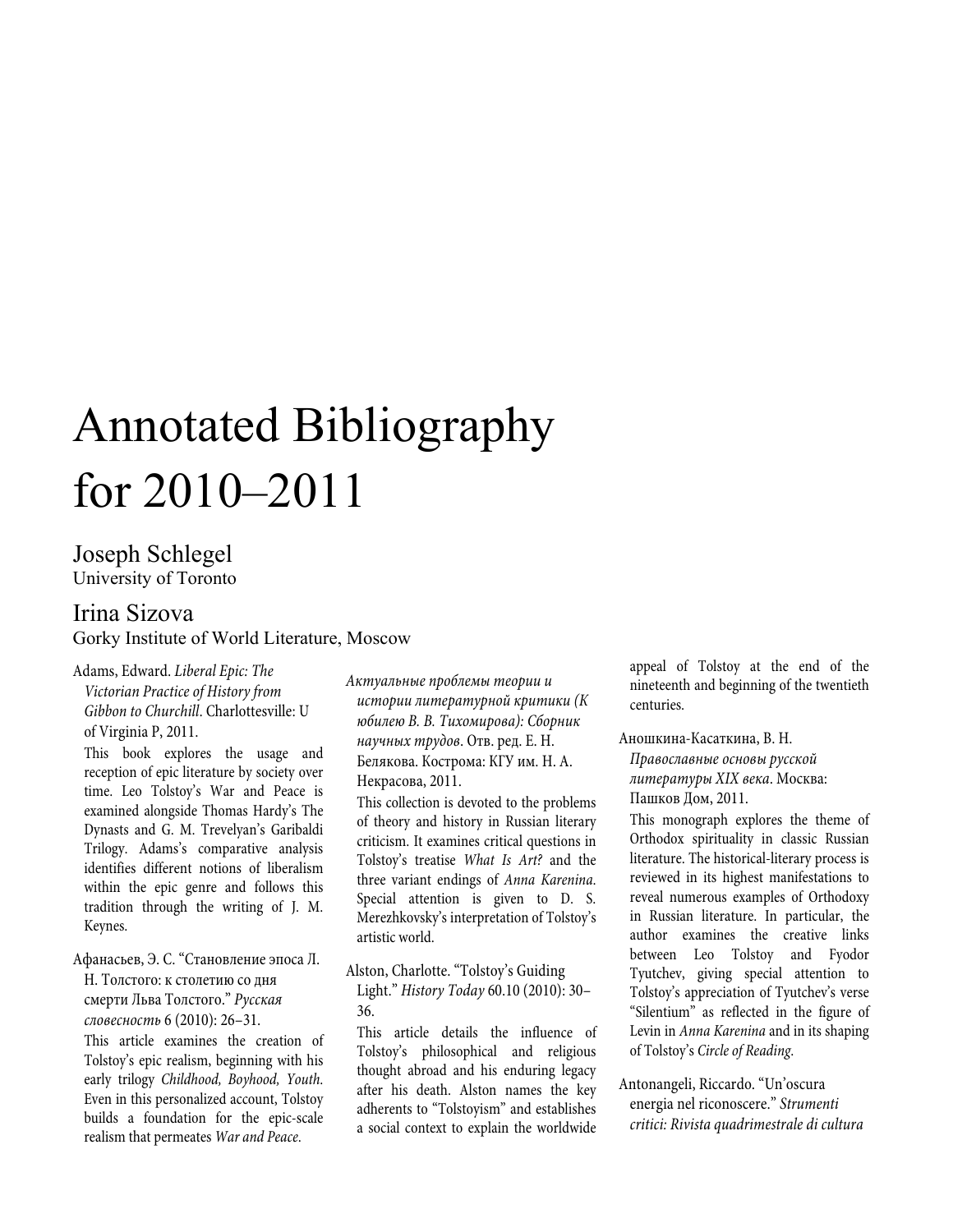## *e critica letteraria* 25.2 (2010): 225–45.

This article explores the connection between the identification of small details and the establishment of recognition in the texts of Leo Tolstoy and Thomas Mann. Comparing scenes from Mann's *Joseph and His Brothers* and Tolstoy's *War and Peace*, Antonangeli observes a similar pattern of recognition in each work. The upward movement of recognition links to ideas of time, memory, and personal identity in the work of both authors.

## Aucouturier, Michel. *Léon Tolstoï: «la grande âme de la Russie»*. Paris: Gallimard, 2010.

Азадовский, К. М. *Рильке и Россия: Статьи и публикации*. Москва: Новое литературное обозрение, 2011. This comprehensive treatment of the problem "R. M. Rilke and Russia" builds on several decades of research. This book contains a history of Rilke's relationship to Tolstoy, including detailed accounts of Rilke's visits with Tolstoy at Yasnaya Polyana (1899, 1900) and Moscow (1899), and analyzes Rilke's use of Tolstoyan topics in his work. Rilke's perception of Tolstoy is viewed from many angles: Tolstoy as an artist, his personality as a writer, and his religious and ethical character.

## Baer, Brian James. "Translating Foreign Words in Imperial Russian Literature: The Experience of the Foreign and the Sociology of Language." *International Journal of the Sociology of Language* 207 (2011): 127–151.

This article looks at specific passages from Mikhail Lermontov's *A Hero of Our Time*  and Leo Tolstoy's *War and Peace* in both the original Russian and various English translations. Baer focuses on the use of foreign words in each text and observes the different ways translators emphasize these in their respective editions. Baer's appendix includes eleven different translations of the opening paragraphs of *War and Peace* (comparing versions by Bell, Dole, Weiner, Garnett, Maude, Kropotkin, Edmonds, Dunnigan, Briggs,

Bromfeld, and Pevear/Volokhonsky). The French of the original text is in some cases completely lost or its function is significantly altered. Baer concludes that the reduction of linguistic variety in a translated text alters the reader's experience of cultural displacement intended by the author's use of foreign words.

## Bartlett, Rosamund. *Tolstoy: A Russian Life*. London: Profile, 2010.

This comprehensive biography of Tolstoy presents a detailed examination of the major events that informed his artistic production and philosophical ideas. Bartlett provides a balanced approach that refrains from condemning or praising the author. Tolstoy's life is viewed primarily through the lens of Russian culture, with a foregrounding of his impact on Russian society. Tolstoy's Soviet reception is given special focus in the book's epilogue. Included in the volume is a chronology of major events, family trees, and pictures of Tolstoy at various stages in his life.

## Басинский, П. П. *Страсти по Максиму. Горький: девять дней после смерти*. Москва: АСТ, 2011.

This biography of Maxim Gorky is presented by the writer and journalist P. P. Basinsky, best known for his earlier volume, *Лев Толстой: Бегство из рая* (Москва, 2010). Using documentary and archival material, Basinsky offers a new perspective on the life of Gorky, one of the most significant figures in Russian history and literature of the late 19th and early 20th centuries. In the chapter entitled "Day Three: Dangerous Connections," Basinsky presents Gorky's travel to Yasnaya Polyana and his letter to Tolstoy requesting the allocation of land for the settlement of a Tolstoyan commune (152– 155). The chapter entitled "Day Five: The Power and the Glory" analyzes the personal assessments of Tolstoy and Gorky made by one another (207–226).

## Bayón, Fernando. "Guerra y Guerra: La modernidad apocalíptica de Thomas Müntzer a León Tolstói." *Arbor* 186.745

#### (2010): 965–979.

Tolstoy's philosophical thoughts influenced many key writers of Europe in the twentieth century. Bayón explores the cultural impetus for Tolstoy's unconventional ideas and traces their influence in the development of European Modernity. According to Bayón, the apocalyptic tone that permeates Tolstoy's later work was particularly influential in shaping modern European consciousness.

Begley, Ann Marie, Marie Glackin, and Richard Henry. "Tolstoy, Stories, and Facilitating Insight in End of Life Care: Exploring Ethics through Vicarious Experience." *Nurse Education Today* 31.5 (2011): 516–520.

Despite having been written over a century ago, Tolstoy's novella *The Death of Ivan Ilyich* still speaks to the modern reader, offering valuable insight into the feelings that accompany terminal illness and death. Begley, Glackin, and Henry present a method for utilizing Tolstoy's text to enhance the quality of palliative care by increasing the perception of the ethical issues connected to it. Student evaluations upon completing the suggested regimen of reading and discussion showed sensitivity to the feelings of loneliness, isolation, and mistrust that are commonly encountered at the end of life, and acknowledged the need for compassion and empathy in treating a dying patient.

## Behrends, Jan C. "Visions of Civility: Lev Tolstoy and Jane Addams on the Urban Condition in *fin de siècle* Moscow and Chicago." *European Review of History* 18.3 (2011): 335–357.

This article compares the positions of nonviolence adopted by Leo Tolstoy and Jane Addams in response to the social conditions of urban life at the end of the nineteenth century. Behrends sees both writers as intellectuals and social activists with ideals that were divisive and unorthodox. Christianity, the city, and civility played important functions in the formation of each writer's philosophical stance. Tolstoy's writings on Moscow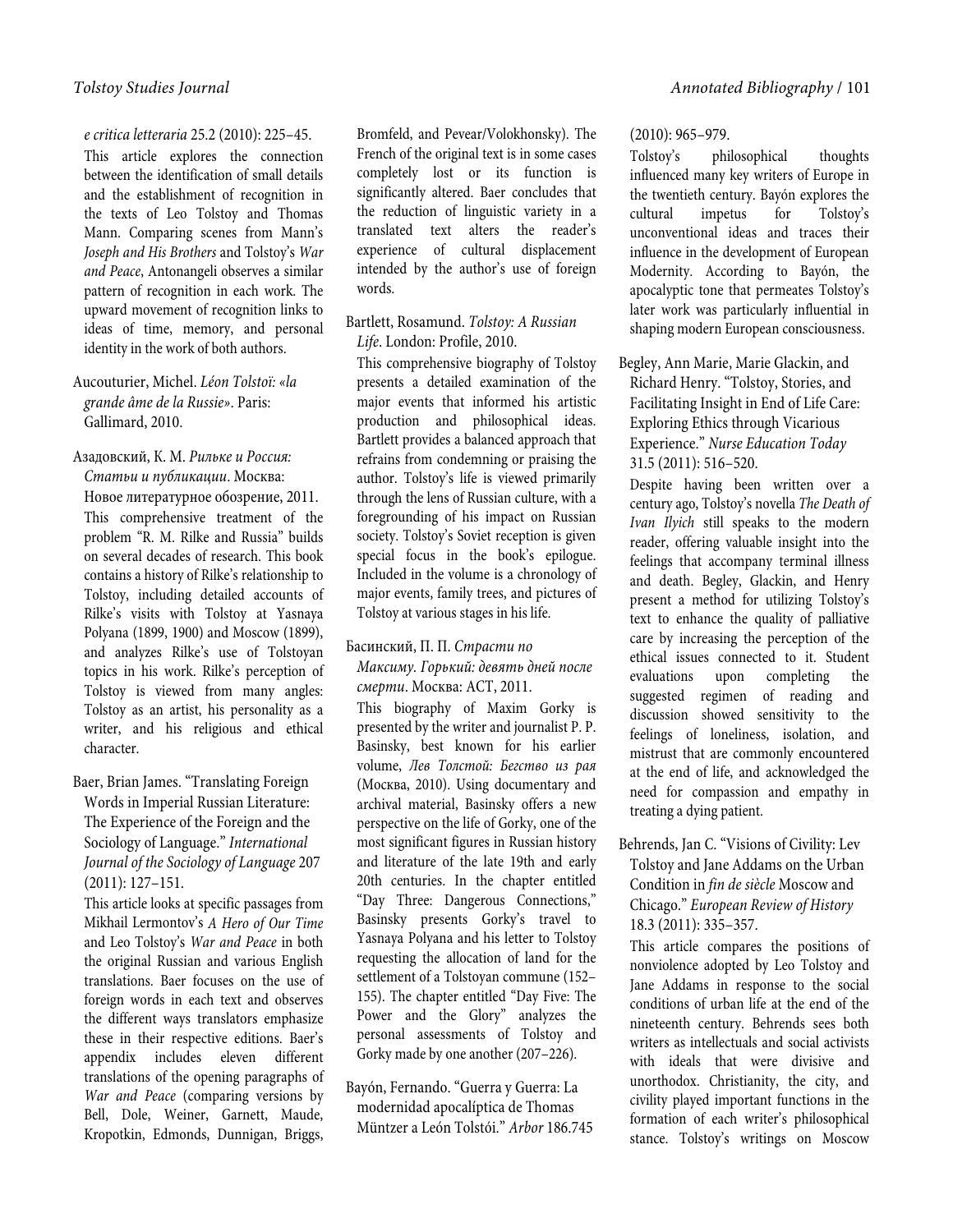## 102 / *Tolstoy Studies Journal Vol. XXIII: 2011*

provide significant insight into his approach to the problems of poverty and civil discord, issues that equally affected Addams. Tolstoy and Addams established an intertwined legacy of nonviolence based on unorthodox Christian thought and practical solutions to the problems of city life.

## Белевцева, Н. П. *Библиотека Музеяусадьбы «Мураново»*. Москва:

Волшебный фонарь, 2011.

This monograph examines the circumstances surrounding Tolstoy's acquaintance with Fyodor Tyutchev. Belevtseva's analysis includes a consideration of Tyutchev's reaction to Tolstoy's "Sevastopol Stories," his critical epigram on Tolstoy's novel *The Cossacks*, and his disapproving review of *War and Peace*. The views of E. F. Tyutcheva, Tyutchev's daughter, concerning *Family Happiness* and *War and Peace* are also considered, as well as I. S. Aksakov's opinion of *Anna Karenina*. Belevtseva also includes information concerning Tolstoy's relationship to the French translator S. Salomon, who visited Yasnaya Polyana and prepared a translation of "Four Books for Reading" for Leo Tolstoy's hundredth anniversary (171–175).

## Белов, С. В. *Жрецы книжного дела: избранные работы по истории книжной культуры в России во второй половине XIX ― начале XX в.* Санкт-Петербург: Российская национальная библиотека, 2011. This volume, dedicated to the seventy-fifth anniversary of the birth of Dr. Sergei Vladimirovich Belov, a renowned literary critic and bibliographer, presents a selection of his works on the history of book publishing in Russia. The chapter entitled "The Publication of G. D. Hoppe" examines the preparation and publication of the 1897 edition of Tolstoy's collected works, which included *The Death of Ivan Ilyich*, *The Power of Darkness*, and several other works by "the great writer of the Russian land" (80). Another section, dealing with the "Sabashnikov Publishers," highlights the publication of

T. A. Kuzminskaya's memoirs, *My Life at Home and at Yasnaya Polyana*, and Sofia Tolstaya's *Diaries*.

Безирганова, И. "Толстовские дни в

Грузии." *Русский клуб* 5 (2011): 6–10. This article reviews the "Days of L. N. Tolstoy," an event dedicated to the 160th anniversary of the writer's visit to Georgia. The author highlights the artistic competitions, film showings, and tours connected to the event. An academic conference entitled "War and Peace? Cultural Dialogue as a Factor in Overcoming Ethnic Struggles" was attended by staff from the Yasnaya Polyana museum estate along with other Tolstoy scholars from Russia.

## Бочаров, С. Г. "Два ухода: Гоголь, Толстой." *Вопросы литературы* 1 (2011): 9–35.

This response to P. P. Basinsky's book *Лев Толстой: Бегство из рая* (Москва, 2010) identifies a decisive revision of the classic formula of "Tolstoy's departure," making it a point of special emphasis and central concern. Bocharov sets forth the understanding of Gogol's and Tolstoy's rejection of their own artistic work for the sake of religious ideas. He analyzes the topic of departure in several of Tolstoy's works, including *Father Sergius*, "The Posthumous Notes of Fyodor Kuzmich," *The Living Corpse*, and "Alyosha the Pot."

Брукс, Дж. "Лев и медведь: юмор в «Войне и мире»." Перевод с англ. Дана Хазанкина. *Новое литературное обозрение* 109 (2011): 151–171.

This article, based on a paper presented by the author at the international symposium held in New York on October 14–17, 2010, commemorating the centenary of Leo Tolstoy's death, analyzes the category of the comic in Tolstoy's aesthetic and artistic systems. Brooks includes several types of humor in his analysis, including jokes, satire, parody, irony, and farce. He presents Tolstoy within the humorous context of his era, revealing the circumstances that may have turned him

towards potential humorous subjects at the start of his work on *War and Peace*. Particular focus is placed on the comic imagery of Tolstoy's symbolic system and the responses made to the comic aspect of Tolstoy's work in contemporary responses to the novel.

Brown, Catherine. "Scapegoating, Double-Plotting, and the Justice of *Anna Karenina*." *Modern Language Review* 106.1 (2011): 179–194. *Anna Karenina* is a novel that lends itself

to many interpretations, especially on the question of assessing blame to the title character. This article identifies Anna as the scapegoat of Tolstoy's text, but notes that she serves a different role in the Levin-Kitty narrative arc. This gives her a contradictory position that disrupts the ethical comparison invited by the text. Brown traces the literary influences that may have affected Tolstoy's depiction of Anna's tragedy in the novel.

---, *The Art of Comparison: How Novels and Critics Compare*. Studies in Comparative Literature 23. London: Legenda, 2011.

This comparative study of George Eliot's *Daniel Deronda*, Leo Tolstoy's *Anna Karenina*, and D. H. Lawrence's *Women in Love* explores the major issues related to comparison as a field of literary studies. The direct influence of the authors on one another is examined in connection with the role of comparison within each text. Brown draws from numerous works of literary criticism to observe patterns of comparison and comment on the comparative process.

---, "The Unconscious Good Life in *Anna Karenina* and *Women in Love*." *Comparative Literature* 63.1 (2011): 25– 46.

This comparative article examines the depiction of consciousness in the work of Leo Tolstoy and D. H. Lawrence, specifically in their respective novels *Anna Karenina* and *Women in Love*. Brown notes the similarities between Tolstoy and Lawrence and the possible influence of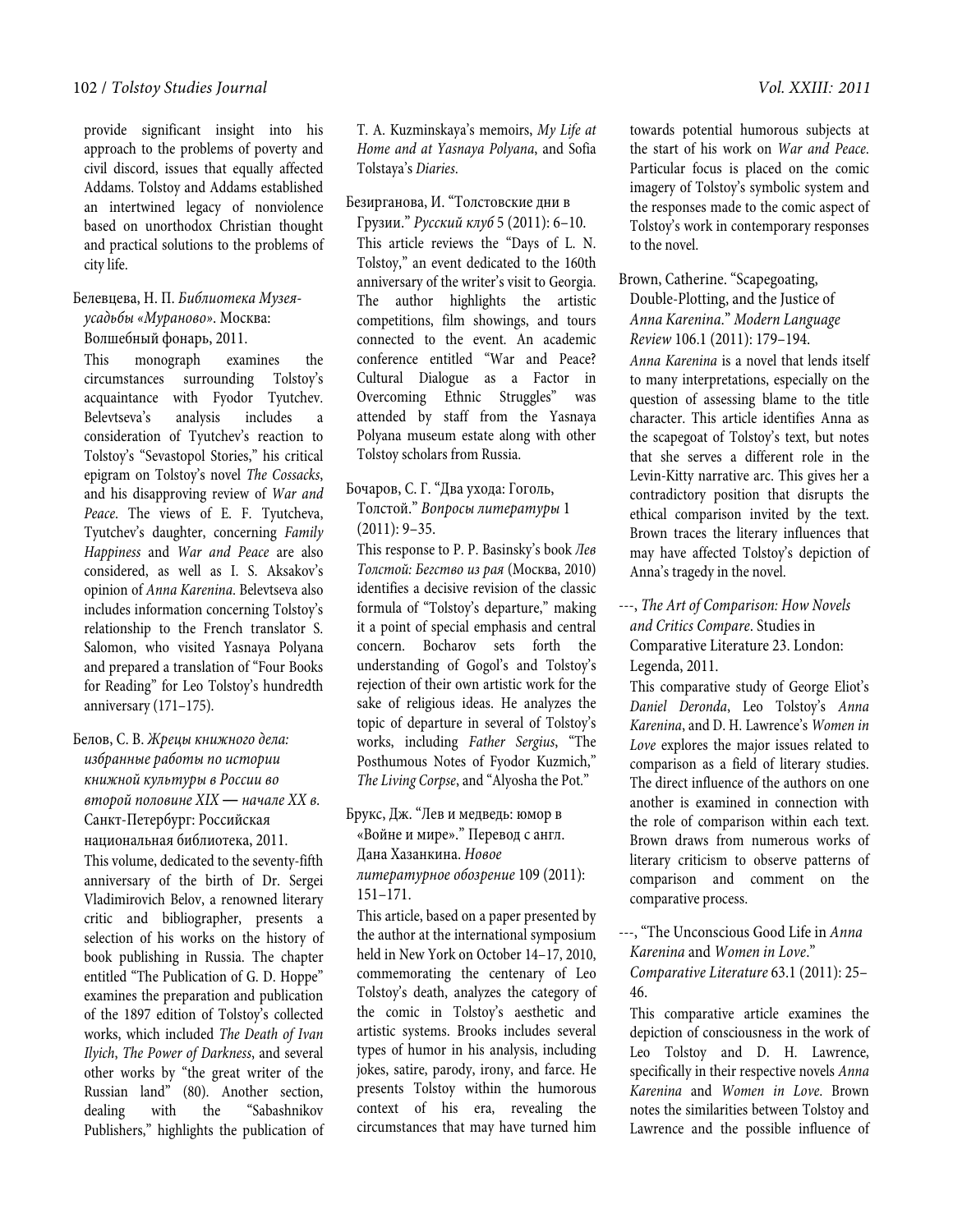Tolstoy on Lawrence. Brown identifies various shared states of consciousness for the protagonists Levin and Birkin, as well as differences in the patterns of narration in each text.

## Burak, Alexander. "Translating Skaz as a Whole-Text Realium." *Slavic and East European Journal* 54.3 (2010): 453–475. This article investigates two recent translations of Tolstoy's *War and Peace*, one by Anthony Briggs and the other by Richard Pevear and Larissa Volokhonsky. Burak describes several different tactics that can be undertaken in rendering *skaz*  and realia in English. To demonstrate the different effects on a text's audience, Burak provides the English version of Platon Karataev's parable from each translation and discusses the tactics of neutralization, domestication, foreignization, and contamination. Responses from students in Burak's advanced Russian-to-Engish translation seminar at the University of Florida provide additional support to his conclusions.

## *Чехов и Толстой: к 100-летию памяти Л. Н. Толстого: сборник научных трудов*. Сост. А. Г. Головачева.

Симферополь: Доля, 2011.

A collection of articles published after a conference in Yalta in 2010 that commemorated the one-hundredth anniversary of Tolstoy's death. The articles focus on two major literary figures in Russia at the turn of the century—Anton Chekhov and Leo Tolstoy.

## Christoyannopoulos, Alexandre J. M. E. *Christian Anarchism: A Political Commentary on the Gospel*.

Charlottesville, VA: Imprint Academic, 2010.

This book brings together various strands of Christian anarchist thought to produce a comprehensive synthesis of the movement's main themes. Tolstoy is included in the list of Christian anarchist thinkers, along with a brief synopsis of his views on Christianity and anarchism. Chritoyannopoulos refers to Tolstoy's revision of the Gospels repeatedly in his exegesis and uses Tolstoy's life as a personal example of Christian anarchism in practice. The legacy of Tolstoy and the influence of Tolstoyan societies are also explored.

## Cornell, Andrew. "A New Anarchism Emerges, 1940–1954." *Journal for the Study of Radicalism* 5.1 (2011): 105– 131.

This article outlines the shift in anarchist thought during and after the Second World War. During this time, new discoveries in social theory began to combine with conceptions of resistance by radical pacifists indebted to Henry David Thoreau and Leo Tolstoy. The writings of Dutch anarchist-pacifist Bart De Ligt, who was influenced by the writings of Leo Tolstoy and Peter Kropotkin, played an important role in this new development of anarchist thought, as did other anarchist writings indebted to Tolstoy's legacy of nonresistance.

## Dalgarno, Emily. *Virginia Woolf and the Migrations of Language*. Cambridge: Cambridge UP, 2011.

This book focuses on Virginia Woolf's interest in foreign languages and literatures, particularly Greek, French, Russian, German, and Italian. In the third chapter, entitled "Tolstoy, Dostoyevsky, and the Russian Soul," Woolf's treatment of Russian texts is examined in detail, including her profound interest in Tolstoy's body of work.

## de Lange, Dennis. *Tolstojanen in Nederland: Het tolstojanisme als sociale beweging*. Utrecht: Kelderuitgeverij, 2010.

This volume details the progression of the Dutch Christian anarchist movement in the Netherlands beginning around the turn of the century. The movement was inspired by the ideas of Tolstoy.

De Sherbinin, Julie W. "The Dismantling of Hierarchy and the Defense of Social Class in *Anna Karenina*." *The Russian Review* 70.4 (2011): 646–662.

This article examines the contradictory nature of Tolstoy's disestablishment of hierarchical structures in his novel *Anna Karenina*. While Vronsky and Anna's relationship exposes the dangers of vertical thinking and Levin and Kitty's relationship reinforces the necessity of dismantling worldly hierarchies, Tolstoy fails to set forth a sustained attack on the prevailing hierarchical system of social rank. De Sherbinin closely examines Tolstoy's use of language in the text to demonstrate the inconsistencies in the author's approach to the thematic function of class and rank.

## Drew, Bernard A. *Literary Afterlife: The Posthumous Continuations of 325 Authors' Fictional Characters*. Jefferson, NC: McFarland & Co., 2010.

This book catalogues the reappearance of fictional characters in new works of literature after the deaths of their original creators. An entry appears for Leo Tolstoy's *War and Peace*. In the twovolume Croatian pastiche *Pierre and Natasha* (1996), Pierre Bezukhov develops a racy romance with Natasha Rostova.

## Джаубаева, Фаина Ибрагимовна.

*Языкотворчество русских писателей как миросозидающая деятельность на Северном Кавказе: А. А. Бестужев-Марлинский, А. С. Пушкин, М. Ю. Лермонтов, Л. Н. Толстой*. Ставрополь: Изд. Ставролпольского

гос. университета, 2010.

This volume explores the impact of the Caucasus on the artistic work and worldview of famous Russian authors. Dzhaubaeva considers Tolstoy's time spent in the Caucasus along with other early stories that directly portray the locale. In particular, Dzhaubaeva is concerned with the role the Caucasus played in the formation of Tolstoy's linguistic abilities.

Emerson, Caryl, and Douglas Robinson. "Estrangement, Infection, Laughter, Somatics, Tolstoy: A Forum with Caryl Emerson and Douglas Robinson." *Comparative Literature Studies* 47.2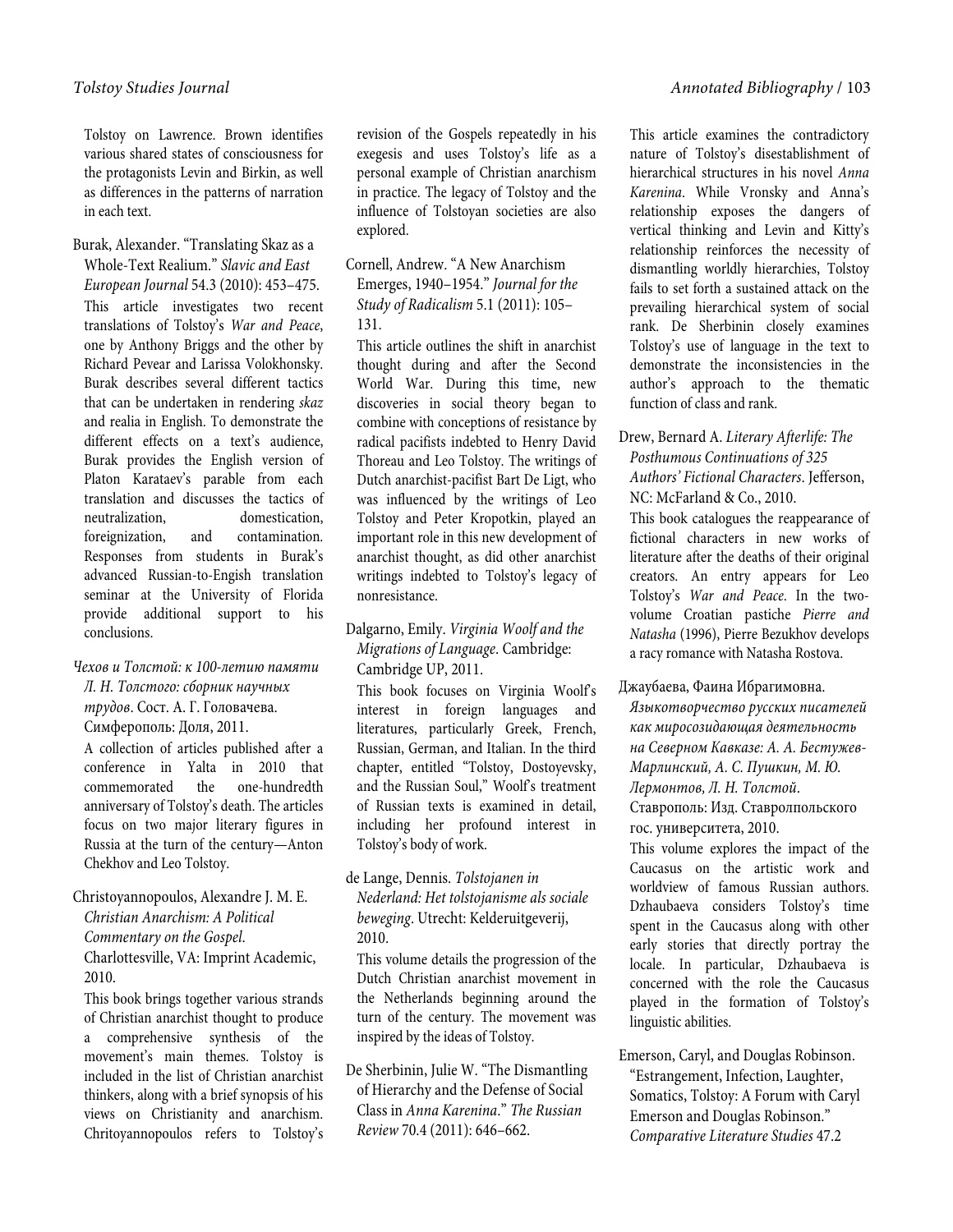#### (2010): 200–220.

This article is comprised of Caryl Emerson's review of Douglas Robinson's book, *Estrangement and the Somatics of Literature: Tolstoy, Shklovsky, Brecht*, which is followed by Robinson's response to the review and Emerson's concluding thoughts on the exchange. The primary issues that receive comment are the place of humor in the criticism of Tolstoy and the originality of Tolstoy's notions on aesthetics.

Emery, Jacob. "Art is Inoculation: The Infectious Imagination of Leo Tolstoy." *The Russian Review* 70.4 (2011): 627– 645.

This essay finds support for Tolstoy's arguments on the nature of art in writings in every stage of his career. The complete corpus of Tolstoy's works includes metaphors of disease and infection in every genre and style of literature. The primary themes of Tolstoy's texts, including mortality, morality, and artistic imagination establish the author's aesthetic and ethical concerns firmly within a framework of Kantian aesthetic thought.

## *Epics for Students: Presenting Analysis, Context, and Criticism on Commonly Studied Epics*. Ed. Sara Constantakis.

Detroit: Gale Cengage Learning, 2011. Tolstoy's *War and Peace* is given substantial treatment in the final chapter of volume two in this compendium of commonly studied epics. The major themes, characters, and ideas of the text are discussed.

## Fédorovski, Vladimir. *Le roman de Tolstoï*. Monaco: Éditions du Rocher,

2010.

This examination of Tolstoy's life and art presents the Russian author as a passionate man torn between pleasure and spirituality. Fédorovski presents Tolstoy's youth as a time of fiery passion, which later became a relentless pursuit of love. The eroticism of Tolstoy's artistic work is highlighted and compared to the personal thoughts he expressed in private writings.

Tolstoy's focus on sensuality is contrasted with his desire for spiritual enlightenment.

Gornick, Vivian. "The Ancient Dream." *Boston Review* 35.5 (2010): 55–58.

This essay considers Tolstoy's marriage to Sofia in the context of his literary efforts and philosophical development. Gornick describes Tolstoy and Sofia's failure to establish an ideal form of marriage, and the consequences this failure had on their personal quests for fulfillment.

Гродецкая, А. Г. "Лев Толстой в петербургской филологии." *Русская литература* 2 (2011): 254–258.

This review describes the November 1, 2010 academic conference at Pushkin House, in honor of the centenary of Tolstoy's departure and death. Grodetskaia provides detailed biographical and bibliographical information of particularly important researchers, such as B. M. Eikhenbaum, B. I. Bursov, E. N. Kupreianova, S. I. Kartsevsky and Ya. S. Lur'e. The key themes of the other presentations include the "musical poetics" of Tolstoy's texts, the history of the Tolstoy museum in Petersburg-Leningrad, and the book collection of the Tolstoy museum in the Pushkin House library.

## Гродецкая, А. Г. и С. М. Климова. "Сто лет спустя: VII Международная научная конференция в Ясной Поляне." *Русская литература* 1 (2011): 280–284.

This overview describes the international academic conference entitled "Leo Tolstoy and World Literature" that took place on August 11–14, 2010 at Yasnaya Polyana. The conference consisted of seven sessions over the course of three days. Academic discussion centered on Tolstoy's legacy in the context of world and national philosophy and culture. The events of the past were treated with special consideration, especially Tolstoy's departure from Yasnaya Polyana prior to his death. New publications on Tolstoy, released in the last two years, are specially presented.

Gulin, A. V. "L. N. Tolstoy in the Twenty-First Century and the Academic Complete Edition in One-Hundred Volumes." *Tolstoy Studies Journal* 22 (2010): 79–84.

In this article, A. V. Gulin reports on the status of Tolstoy's *Complete Works*, which is expected to number 120 volumes. Gulin discusses the need for this new edition despite the ever-changing challenges of a new century.

Gusseinov, A. A. "The Reasonable Faith of Lev Tolstoy." *Knowledge and Belief in the Dialogue of Cultures*. Ed. Marietta Stepanyants. Washington, DC: The Council for Research in Values and Philosophy, 2011. 239–252.

Tolstoy developed a conception of faith as a fundamental component of human existence, essential to understanding people. Gusseinov considers Tolstoy's ideas on faith to be reasonable and original. This article explores the influences of religion, philosophy, and art in shaping Tolstoy's conception of faith and developing his formula for nonviolence.

Gutiérrez-Álvarez, Pepe. *Lev Tolstói: aristócrata, cristiano y anarquista*. Barcelona: Los libros de la frontera, 2011.

Hamburg, G. M. "Tolstoy and *Vekhi*." *Tolstoy Studies Journal* 22 (2010): 1–16. This article explores Tolstoy's relationship with the *Vekhi* anthology. Hamburg identifies many references to Tolstoy in *Vekhi* that ostensibly advocate a worldview consistent with Tolstoy's beliefs. Tolstoy's negative reaction to *Vekhi* is analyzed within an underlying polemical context to expose the differences between Tolstoy's philosophical views on love and the stances taken by the *Vekhi* authors.

## Heinegg, Peter. *Bitter Scrolls: Sexist Poison in the Canon*. Lanham, MD: UP of America, 2011.

Heinegg places the most canonical texts of world literature under close scrutiny in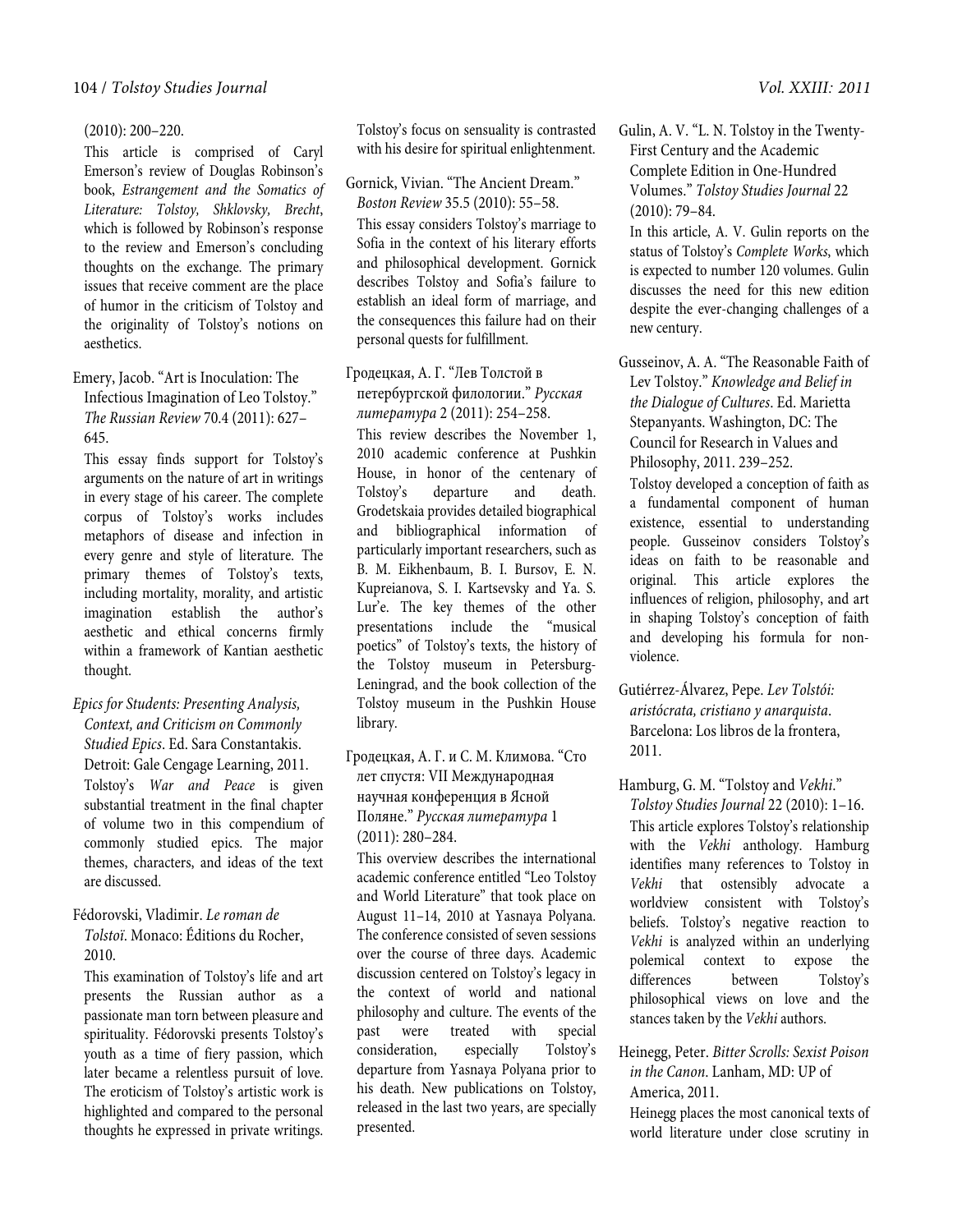this volume of criticism. He confronts sexist notions that appear in the work of some of the best authors of all time and identifies these as toxic components of the canon. Chapter thirteen deals specifically with the domestic portrayal of women in Tolstoy's novels and the implications this has for feminist interpretation.

## Holley, David M. *Meaning and Mystery: What It Means to Believe in God*.

Malden, MA: Wiley-Blackwell, 2010.

A belief in God can serve a practical purpose by providing significance to experiences that serve as a guide for how to live. In the fifth chapter of this book, Tolstoy's life and work is examined as a case study of seeing the question of belief from a practical point of view.

## *Яснополянский сборник-2010*. Тула: Ясная Поляна, 2010.

This twenty-fifth edition of the *Yasnaya Polyana Collection* is dedicated to the onehundredth anniversary of the death of Tolstoy. The section entitled "Tolstoy's Creative Work: Problematics and Poetics" includes an analysis of Tolstoy's novella *Youth* and his comedy *The Nihilist*, as well as a consideration of Tolstoy's aristocratism in the early diaries and his artistic whole as exemplified in his prose of the 1850s and 1860s. Articles of a source-finding character analyze Tolstoy's *Alphabet*, *Circle of Reading*, and his fairy tale, *The Assyrian King Esarhaddon*. The section entitled "L. Tolstoy and His Contemporaries" provides academic treatment of several key figures of Tolstoy's era, including E. M. Bohm, A. V. Dmokhovskaya, V. G. Chertkov, V. V. Stasov, D. P. Makovitsky, T. M. Bondarev, V. F. Bulgakov, A. A. Fet, and S. S. Gromeka. The section entitled "Our Publications" includes letters written to Tolstoy by the doctor P. S. Alekseev, memoirs written by S. M. Prokudin-Gorsky and the Italian journalist Ugo Arlotta, and the article "Count Leo Tolstoy" by Matthew Arnold. A section entitled "From the History of Tolstoy Museums" illuminates the past and present incarnations of the Yasnaya

Polyana estate along with a history of private culture in Russia and Yasnaya Polyana, including the particularly difficult problems connected with the attempts to found a Tolstoy museum in Kazan. The collection ends with a dramatic account of the Yasnaya Polyana school throughout World War II.

## "К 100-летию со дня смерти Л. Н. Толстого." *Русская литература* 4 (2010): 3–125.

This first section of this fourth volume of *Russkaia literatura* (2010) contains fourteen articles dedicated to the onehundredth anniversary of Tolstoy's death. The articles by O. G. Slivitskaia, E. V. Petrovskaia, Donna Tussing Orwin, S. A. Kibalnik, Ksana Blank, S. A. Shults, A. G. Grodetskaia, Inessa Medzhibovskaia, I. V. Lukianets, G. A. Time, V. E. Bagno, Rosanna Jaquinta, A. G. Glebova, and A. G. Goryshina include topics such as Tolstoy's conception of age and time in *Childhood, Boyhood, Youth* and *War and Peace*, the historical accuracy of Tolstoy's depiction of Borodino, the representation of the Balkan war in *Anna Karenina*, Tolstoy's departure and death in 1910, and more.

Каширин, В. В. "Первый портрет Л. Н. Толстого: к столетию со дня смерти Льва Толстого." *Русская словесность (Мировая художественная культура: журнал в журнале)* 6 (2010): 14–16. This article describes the experience of Tolstoy's first portrait sitting with Ivan Nikolaevich Kramskoi in 1873. Kashirin traces the influence of this first portrait into Tolstoy's creative output, culminating in the Mikhailov scene of *Anna Karenina*.

## Kaufman, Andrew. *Understanding Tolstoy*. Columbus: Ohio State UP, 2011.

Kaufman's treatment of Tolstoy's life and art is designed as a guide for contemporary readers in their search for insight. Tolstoy presents searching heroes in his work that reflect his own spiritual struggles. Close readings of Tolstoy's major works of fiction invite readers to

find parallels between Tolstoy's concerns and their own.

Ханзен-Лёве, Оге А. "В конце туннеля… Смерти Льва Толстого." *Новое литературное обозрение* 109 (2011): 180–196.

The development of Tolstoy's treatment of death can be seen in an analysis of *War and Peace* and *Childhood*, which also demonstrate the difference between Tolstoy and Dostoevsky in their relation to death. Khanzen-Leve considers Tolstoy to be mostly concerned with *dying*—the slow process of gradual change in perception and values in the face of the absolute end. The topic of death is explored in several works by Tolstoy, including *The Death of Ivan Ilyich* and *Anna Karenina*. These works by Tolstoy are compared to Dostoevsky's writing on death in the section "Writing Death II: Narrative Somersaults in Dostoevsky."

Климова, С. М. "На пороге диалогики культуры (на примере философских исканий Н. Н. Страхова)." *Вопросы литературы* 5 (2010): 115–124. This article looks at the philosophical culture of the 1910s in Russia, with special attention paid to Nikolai Strakhov's dialogic thought. The philosopher's dialogues with Tolstoy are examined in the second half of the article as an example of the types of conversations that shaped the philosophical culture of the age.

Knox, Sarah. "Hearing Hardy, Talking Tolstoy: The Audiobook Narrator's Voice and Reader Experience." *Routledge Research in Cultural and Media Studies 31: Audiobooks, Literature, and Sound Studies*. Ed. Matthew Rubery. New York: Routledge, 2011. 127–142.

This article examines the doubling effect of the narrator in recorded versions of classic texts. In particular, Knox looks at the work of Thomas Hardy and Leo Tolstoy. In the case of Tolstoy, the influence of translation plays a key, and unacknowledged, role in the work's reception. Knox surveys the field of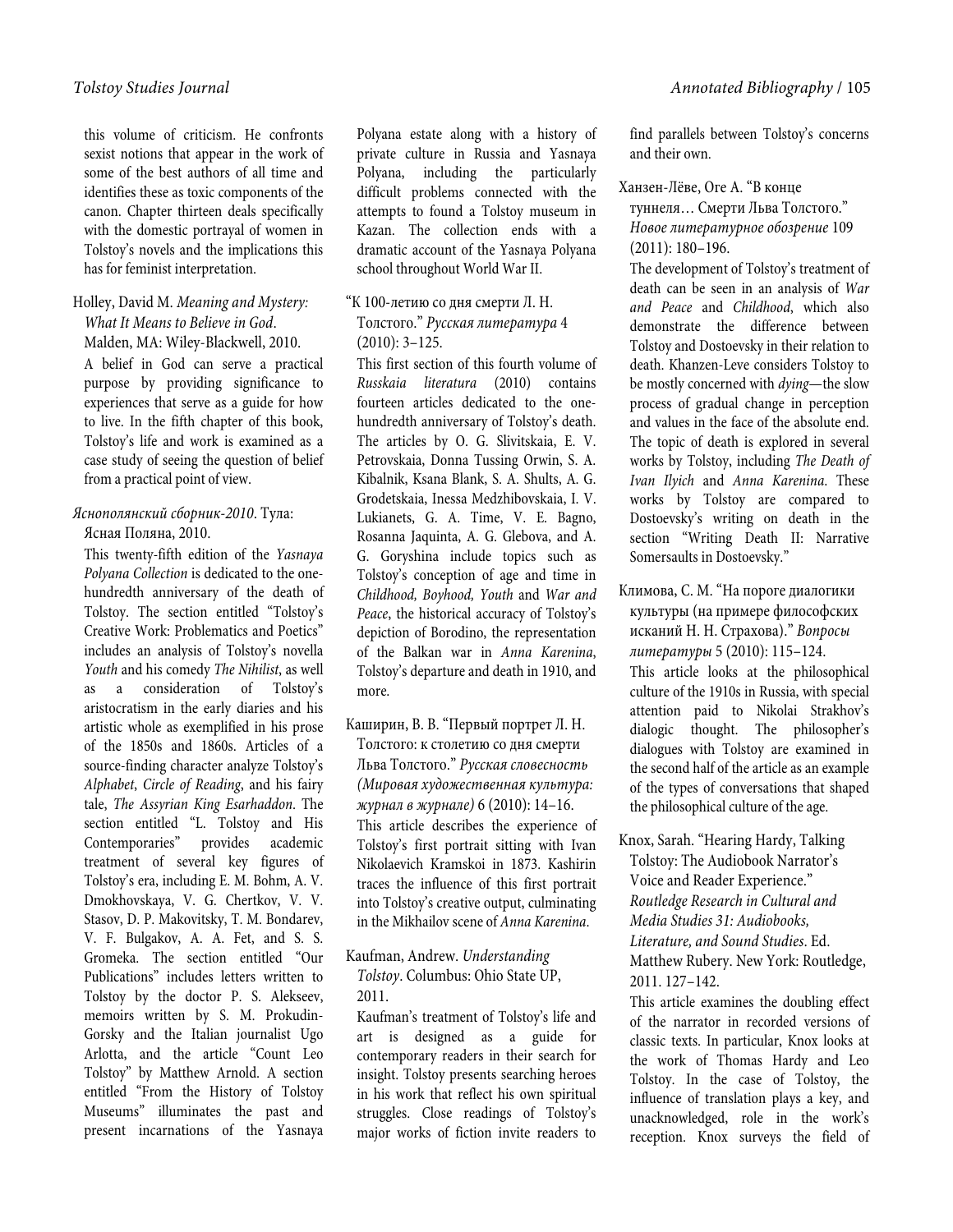unabridged *War and Peace* audiobooks, commenting on the effects of the different narrations on reader reception.

Колупаев, В. "Лев Николаевич Толстой и новое о нем (по русским католическим источникам в Италии)." *Новое литературное обозрение* 109 (2011): 172–179.

This publication uncovers and introduces several unique documents related to the history of the Russian diaspora that are preserved in the archives of the "Christian Russia" center. Among the documents is a collection of church bulletins entitled *Our Branch*, published in Paris by the Russian Catholic community. Special attention is given to one of the most famous parishioners of this branch, Baron Mikhail Alexandrovich von Taube (1868–1961), a representative of an ancient German-Baltic family and a distinguished professor at universities in St. Petersburg, Kharkov, and Münster. The relations and correspondence between Taube and Tolstoy are considered as a key moment in the cultural life of the era. Tolstoy's response to Taube's work "Christianity and the Organization of World Peace," Tolstoy's letter to Taube from December 18–19, 1903, Taube's articles about Tolstoy in the church bulletin *Our Branch*, and T. L. Sukhotina-Tolstaya's contact with Russian Catholics in Italy serve as items of primary interest for Tolstoy scholars.

## Красовская, Н. А. "Зарости, копани и острова (Диалектизмы в трилогии Л. Н. Толстого)." *Русская речь* 3 (2011): 89–93.

This article explores the ethnographical details introduced by Tolstoy through his dialectical word use in the trilogy *Childhood, Boyhood, Youth*. Krasovskaia finds that Tolstoy uniquely employs many territorially marked words.

Кузнецов И. В. "Теоретическая история, диалектика и риторика русской литературы." *Вопросы литературы* 3 (2011): 181–224.

This article focuses on Tolstoy's innovation as the creator of artistic texts. In *War and Peace*, Tolstoy manages to balance poetry and history to build a philosophical-historical context that forms the basis for the "novelistic whole." Kuznetsov sees signs of a pioneering artist in Tolstoy's conception of objectives and the purpose of art as a means of uniting people through shared feeling.

Лагашина, Олеся. *Марк Алданов и Лев Толстой: к проблеме рецепции*. Таллинн: Издательство Таллиннского университета, 2010.

This volume considers the influence of Tolstoy on the work of the émigré author Mark Aldanov. Lagashina explores the critical, philosophical, and artistic works of Aldanov and discovers a polemical position in opposition to Tolstoy's thoughts on the spiritual purpose of the Russian nation.

Leblanc, Ronald D. "No More Horsing Around: Sex, Love, and Motherhood in Tolstoi's *Kholstomer*." *Slavic Review* 70.3 (2011): 545–568.

This article analyzes the themes of sex, love, and motherhood that appear in Tolstoy's story *Kholstomer*. Leblanc connects the significant roles played by castration and motherhood in the text to the later thoughts of Tolstoy on sexual morality.

## Леннквист, Барбара. *Путешествие вглубь романа: Лев Толстой: Анна Каренина*. Москва: Языки славянской культуры, 2010.

This analysis of Tolstoy's *Anna Karenina* explores the symbolic functions that appear within the text, including the reoccurrence of dreams, the use of the French language, and repeated portrayal of specific objects such as Anna's bag.

*Лев Толстой и Сибирь: сборник документальных и* 

*публицистических материалов*. Вып. 2. Кемерово: Кузбассвузиздат, 2011. This collection provides material from the regional academic conference "L. N.

Tolstoy: An Artistic Picture of the World." Additional chapters in the volume are devoted to the literary heritage of Vasily and Boris Masurin, Elena Gorbunova-Posadova, the epistolary heritage of Valentin Bulgakov, the personal archive of Boris Grosbein, and the topic "Lev Tolstoy on the Pages of Siberian Periodicals."

## "Lev Tolstoy on Thoughts Evoked by the Census of Moscow." *Population and Development Review* 37.3 (2011): 579– 584.

This article briefly introduces Tolstoy's descriptions of his experience as an enumerator in the Moscow census of 1882 as indicative of the tensions that exist between qualitative and quantitative methods of population research. Excerpts of Tolstoy's "On the Census of Moscow" and *What Then Must We Do?* from an 1887 translation by Isabel F. Hapgood are provided.

## *Лев Толстой: Последний дневник. Игорь Волгин: Уйти от всех*. Москва: Икар, 2010.

This volume, edited by I. V. Petrovitskaya, includes portions of Tolstoy's diaries and notebooks from 1910 (including the secretive "Diary for Myself Alone") that have not been republished in their full form for many years. The introduction of these materials into the modern cultural consciousness represents a national necessity. The new work by I. L. Volgin, "Get away from All: Leo Tolstoy as a Russian Wanderer," analyzes Tolstoy's departure as a final act of a complete life, as one of several key moments in the destiny of Russia.

*Лев Толстой: сквозь рубежи и межи*. Главный редактор Тадаси Накамура. Sapporo: Slavic Research Center, Hokkaido University, 2011.

This collection includes articles and presentations from the international symposium on Leo Tolstoy held on November 6, 2010 in Kumamoto, Japan. The conference was dedicated to the centenary of Tolstoy's death and focused on the role of borders in Tolstoy's texts.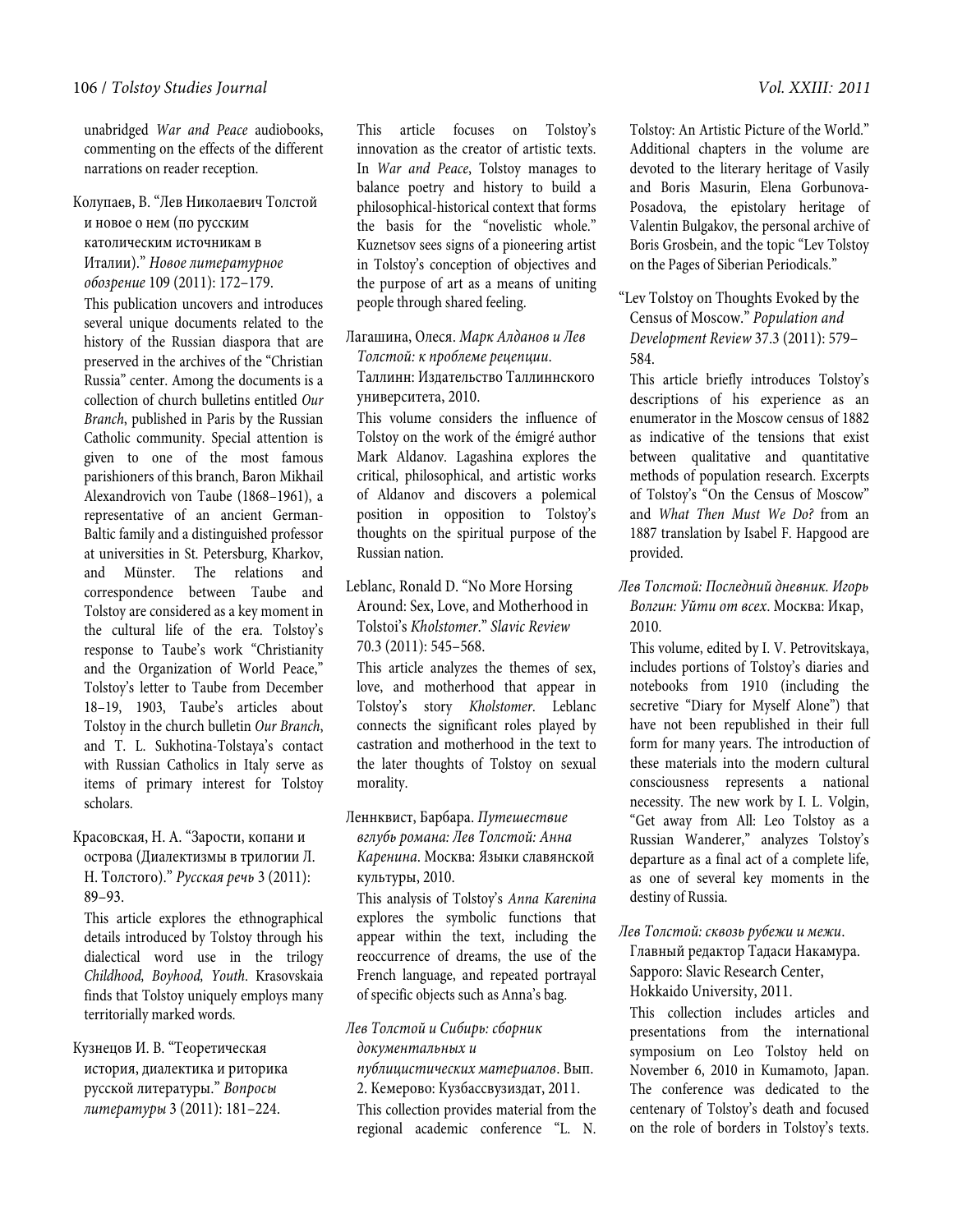Topics include gender and nationality barriers in Tolstoy's work and the role of metaphysical questions in Tolstoy's life.

Levenson, Karen Chase. "'Happiness is Not a Potato': The Victorian Cultivation of Happiness." *Nineteenth-Century Contexts: An Interdisciplinary Journal* 33.2 (2011): 161–169.

This article investigates the various narrative tendencies of Victorian novels to provide a full range of complexity to the notion of happiness. In her conclusion, Levenson claims that Tolstoy's famous first line in *Anna Karenina*, that "all happy families are alike," is an ironic statement. Levenson demonstrates how happiness is discovered to be complex and misunderstood throughout the course of Tolstoy's novel.

Лёвенфельд, Р. Р. *Первая биография Льва Толстого: разговоры о Толстом и с Толстым; Лев Николаевич Толстой: его жизнь, его творчество, его миросозерцание*. Перевод Л. М. Кулаевой. Ростов-на-Дону: Феникс, 2011.

This book is a Russian translation of Raphael Löwenfeld's original German texts *Gespräche über und mit Tolstoj* and *Tolstoj, sein Leben, seine Werke, seine Weltanschauung*, originally published in 1901.

Łucewicz, Ludmiła. "*Исповедь* Л. Н. Толстого: анализ, покаяние, поиски истины веры." *Slavia Orientalis* 59.4 (2010): 467–486.

This article analyzes Tolstoy's *Confession* as an essential work that allowed Tolstoy to overcome his internal crisis and embrace the moral system of Christianity. Łucewicz observes the intensity of Tolstoy's narrative, emphasizing the rigorous nature of the author's selfreflection and remorse.

*Maaemon lapset: Tolstoilaisuus kulttuurihistoriallisena ilmiönä Suomessa*. Redaktør Minna Turtiainen. Redaktør Tuija Wahlroos. Helsinki: Suomalaisen Kirjallisuuden Seura, 2010. This volume recounts the influence of Tolstoy's philosophical ideas on the artistic life of Finland.

Málishev, Mijaíl. "Las reflexiones de León Tolstoi sobre la muerte en la hermenéutica existencial de León Shestov." *Ciencia ergo sum: revista de ciencia, tecnología y humanism de la Universidad Autónoma del Estado de México* 17.3 (2010): 230–238.

This article draws from the hermeneutics of Leo Shestov in an analysis of Leo Tolstoy's artistic work. According to Shestov, extreme situations can lead to drastic reorientations in a person's convictions and beliefs. This principle is applied to pivotal moments in Tolstoy's texts.

## Marshall, Peter H. *Demanding the Impossible: A History of Anarchism*. Oakland, CA: PM Press, 2010.

Anarchism has played an overlooked and vital role in the development of modern society. Marshall details the various anarchist movements that have appeared around the world and attempts to connect them through overarching concepts. In part four of the book, "Leo Tolstoy: The Count of Peace" appears alongside sections devoted to other classic anarchist thinkers. Tolstoy is presented as the key developer of a pacifist tradition within the broader anarchist movement.

## Mazurek, Halina. "Wina i kara: Dramat Lwa Tołstoja *Ciemna potęga* i jego echa europejskie." *Slavia Orientalis* 59.4 (2010): 455–466.

Tolstoy's play *The Power of Darkness* presents a powerful psychological portrayal of crime that has proven popular in Polish and Western European theaters. This paper examines plays by G. Hauptmann, W. Orkan, and S. Wyspiański that were inspired by Tolstoy's play. Mazurek observes an increasing focus on issues of guilt, punishment, sacrifice, and purgation in each of these texts.

McLean, Hugh. "The Tolstoy Marriage Revisited—Many Times." *Canadian* 

*Slavonic Papers / Revue Canadienne des Slavistes* 53.1 (2011): 65–79.

The family life of Lev Nikolaevich and Sofia Andreevna Tolstoy continues to be a subject of intense scrutiny for scholars and professional writers alike. This article examines the reasons for the broad appeal of the Tolstoy family narrative and comments on the quality of classic and recent work on this subject.

Medzhibovskaya, Inessa. "Terror Unsublimated: Militant Monks, Revolution, and Tolstoy's Final Master Plots." *Tolstoy Studies Journal* 22 (2010): 17–38.

This article presents the problems associated with analyzing the unfinished work of Tolstoy's later years. Medzhibovskaya draws attention to the narrative qualities of these works, focusing on questions of plot and participation. Tolstoy's unwritten works continue to develop off the page such that readers can only catch glimpses of what these works may have become.

---, "Tolstoy's Original Letter Found: On Benedict Prieth, Ernest Crosby and Aphorisms of Immortality in *The Whim*." *Tolstoy Studies Journal* 22 (2010): 65–78.

In this research note, Medzhibovskaya discusses the lost letters of Tolstoy, with particular attention focused on an original letter only recently found. Medzhibovskaya provides interpretation and context for the material.

## Melikhov, Aleksandr. "A Change of

Traveling Companions." *Russian Studies in Literature* 47.1 (2011): 25–29. Melikhov's essay compares the subtle aesthetics of Chekhov to the larger-thanlife natures of Tolstoy and Dostoevsky. He concludes that Chekhov, with no eye for greatness, is better suited for a civilized reader than the utopian vision of Dostoevsky or Tolstoy.

Мильдон, В. И. "Индивидуальное и коллективное в дневниках Стендаля и Л. Толстого." *Вопросы философии* 6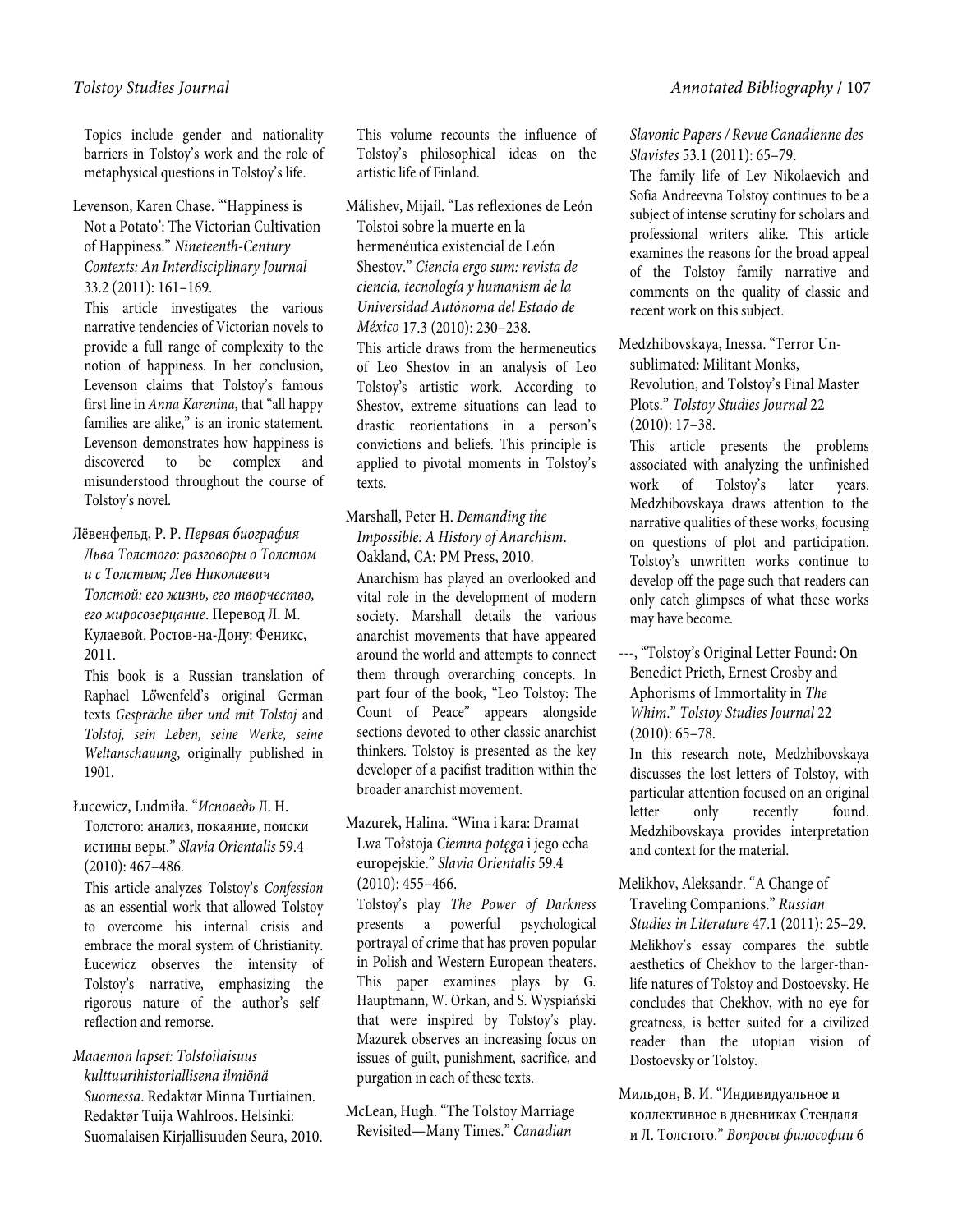#### (2011): 55–63.

This article explores the similarities and differences in the diaries of Stendhal and Tolstoy. The French and Russian contexts provide different reasons and expectations for diary writing, leading to the revelation of two distinct national archetypes. Mildon compares the depiction of war in each author's work to solidify his description of their national identities.

Milone, Bruno. *Tolstoj e il rifiuto della violenza*. Milano: Servitium, 2010.

Morson, Gary Saul. "Teaching Tolstoy with Toulmin." *Common Knowledge* 17.2 (2011): 205–220.

This essay, in memory of Stephen Toulmin, recounts several of Morson's experiences teaching alongside the philosopher. Morson describes Toulmin's thinking as historiosophical—the combination of philosophy with the history of ideas. Morson contemplates the relationship between Toulmin's historiosophical thinking on his reading of Tolstoy's texts—*Anna Karenina* in particular.

Moseley, Merritt. "The Death and Emancipation of Ivan Ilych." *Bloom's Literary Themes: Enslavement and Emancipation*. Ed. Harold Bloom and Blake Hobby. New York: Bloom's Literary Criticism, 2010. 27–36.

This essay explores the ideas of enslavement and emancipation connected to the notion of death in Tolstoy's novella *The Death of Ivan Ilyich*. In addition to being enslaved by mortality, Ivan Ilyich is enslaved to a false value system. His freedom comes only through physical death and spiritual rebirth.

## Moulin, Dan. *Leo Tolstoy*. London:

Continuum, 2011.

This book, the latest installment in the *Continuum Library of Educational Thought*, examines Tolstoy's views on education and his attempts to implement his educational philosophy in practice. Moulin connects Tolstoy's works on education to the rest of the author's

literary and philosophical output. He presents examples of Tolstoy's influence in education up to the present day.

*Неизвестный Толстой: первая* 

*ступень*. Сост. А. В. Кюрегян. Москва: Издательство Дементьевой, 2011.

This collection explores Tolstoy's vegetarianism and its connection to his philosophy of nonviolence and human love. Included in this volume are original works by Tolstoy that propound his ideas on vegetarianism as well as critical articles that offer debates and analyses of Tolstoy's stance towards ethical vegetarianism.

Никитина, Нина. *Ясная Поляна:* 

*Путеводитель по заповеднику*. Тула: Ясная Поляна, 2010

This guidebook contains detailed descriptions of the locations in and around Yasnaya Polyana and the events that transpired in Tolstoy's lifetime there. Nikitina recreates the way of life that formed the backdrop for Tolstoy as he produced some of his most enduring work.

Nold, Carl. "Tolstoi or Bakunin?" *Prison Blossoms: Anarchist Voices from the American Past*. Ed. Miriam Brody and Bonnie Buettner. Cambridge, MA: Belknap Press of Harvard UP, 2011. 96– 98.

This brief essay is included in a collection of works written by prominent anarchist writers between 1893 and 1897. The essays were intended to form the basis for an illegal publication under the title *Prison Blossoms*. Nold's essay contrasts the pacifist philosophy of Tolstoy with the violent revolutionary anarchism of Mikhail Bakunin. Nold is sympathetic to Tolstoy's views, yet justifies the assassination of Von Plehve as a necessary act of self-preservation.

Orłowski, Jan. "Ostatnie lata życia Lwa Tołstoja w zwierciadle prasy lubelskiej." *Slavia Orientalis* 59.4 (2010): 499–510. Tolstoy's short story "For What?" provided the author with lasting fame in

Poland due to its sympathetic portrayal of Polish persecution. This article examines how Tolstoy's fame was reflected in the reports of the Lublin press during his last years of life.

Parts, Lyudmila. "Down the Intertextual Lane: Petrushevskaia, Chekhov, Tolstoy." *The Russian Twentieth-Century Short Story: A Critical Companion*. Brighton, MA: Academic Studies Press, 2010. 261–278. This article compares elements from three interrelated texts: Liudmila Petrushevskaia's 1990 story "The Lady with the Dogs," Anton Chekhov's "The Lady with a Dog," and Leo Tolstoy's *Anna Karenina*. Chekhov's compassionate lyricism and Tolstoy's psychological depth combine in Petrushevskaia's story as a necessary counterpoint to her narrator's voice.

Pickford, Henry W. "Of Rules and Rails: On a Motif in Tolstoy and Wittgenstein." *Tolstoy Studies Journal*  22 (2010): 39–53.

This article highlights Wittgenstein's responses to Tolstoy's texts and uses them as a pattern for uncovering and analyzing Tolstoy's theory of art. Pickford explores significant passages in *Anna Karenina*, *What Is Art?* and *The Kreutzer Sonata*, using Wittgenstein and expressivism to provide a rational reconstruction of Tolstoy's texts. Thematically, Wittgenstein's dismissal of Tolstoy's invocation of rules as rails indicates his rejection of Tolstoy's philosophy on what constitutes useful art.

## Подсвирова, Л. Ф. *Софья Толстая-*

*Есенина: Семья, окружение, судьба.* Тула: Ясная Поляна, 2010.

This volume presents the extraordinary life and feverish activity of Tolstoy's granddaughter and Sergei Esenin's wife, Sofia Andreevna Tolstaya-Esenina. Podsirova bases her description on historical sources and archival materials gathered over the course of many years. The primary plotlines in Sofia Tolstaya-Esenina's fate are analyzed, including her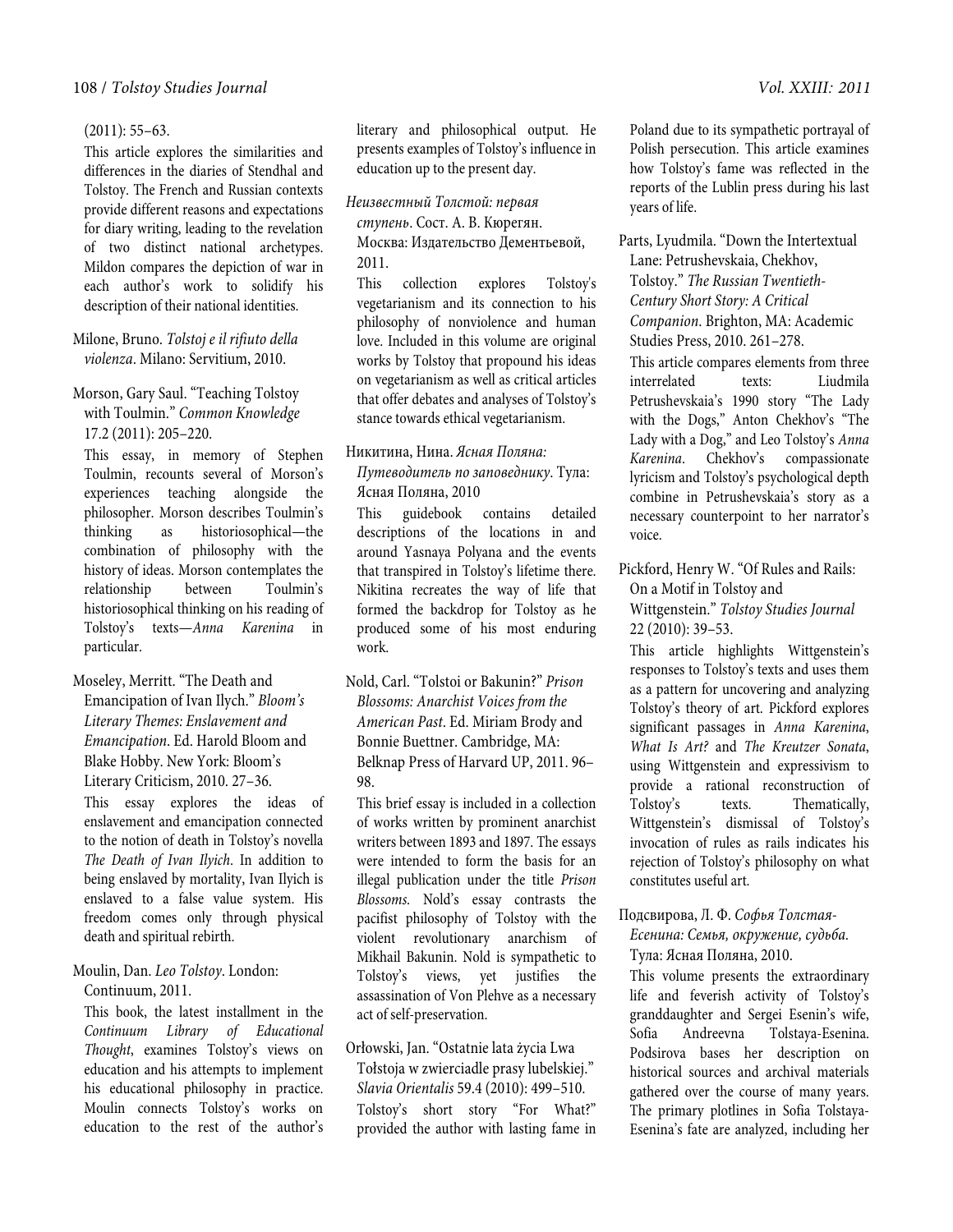successful establishment of a worldrenowned academic research center for the study of Tolstoy in a very short period of time and her ability to utilize the powerful machine of the Soviet government for her own purposes. Tolstoy's diary entry, "Do what you must, come what may" (11) provides the thematic context for his granddaughter's life.

Potkay, Adam. "Narrative Possibilities of Happiness, Joy, and Unhappiness." *Nineteenth-Century Contexts* 33.2 (2011): 111–125.

This article compares the notions of happiness, joy, and unhappiness in a nineteenth-century context and investigates the role of each in the novels of the time. Potkay describes Tolstoy's *War and Peace* as "the nineteenth century's greatest story of happiness." He compares Nikolai Rostov's ethics to the stoicism of the novel's central character, Pierre Bezukhov.

Pridmore, Saxby, and William Pridmore.

"The Suicidal Desire of Tolstoy." *Australasian Psychiatry: Bulletin of Royal Australian and New Zealand College of Psychiatrists* 19.3 (2011): 211– 214.

This study analyzes the suicidal desires expressed by Tolstoy in his *Confession*. Tolstoy's text provides a first-person account of a mentally healthy individual giving serious consideration to suicide. Tolstoy's account reveals that factors other than mental disorder underpin suicide.

Provizer, Norman W. "Tolstoy on Lincoln." *Lincoln's Enduring Legacy: Perspectives from Great Thinkers, Great Leaders, and the American Experiment*. Ed. Robert P. Watson, William D. Pedersen, and Frank J. Williams. Lanham, MD: Lexington Books, 2011. 21–30.

Provizer's essay appears in a collection devoted to Abraham Lincoln's continuing legacy as one of America's finest leaders. Provizer opens his essay with a summary of Tolstoy's thoughts on Lincoln, as

expressed in a 1909 newspaper article. Tolstoy's comments on Lincoln's worldwide renown introduce a broader discussion of the particular traits and actions that helped ensure Lincoln his enduring legacy in an increasingly globalized world.

Rancé, Christiane. *Tolstoï: Le pas de l'ogre*. Paris: Éditions du Seuil, 2010.

This biography assesses the profound spiritual thought and creative output of Tolstoy throughout his life. Rancé observes an interrelationship between Tolstoy's passionate personal life and his unending search for meaning.

## Ранчин, Андрей. "Символика имен в рассказе Льва Толстого «Хозяин и работник»." *Slavia Orientalis* 59.4 (2010): 487–497.

Tolstoy's work includes a substantial number of Greek names carrying a symbolic function. In his short story, "Master and Man," Tolstoy uses the name Nikita in its literal sense, while the name Vasily Andreich is semantically shifted. Ranchin connects the name of Nikita in Tolstoy's story to the cult of St. Nicolas.

Rancière, Jacques. *Politics of Literature*. Trans. Julie Rose. Cambridge: Polity, 2011.

This volume considers the political implications of literature and examines specific cases of literary effects. Chapter four is devoted to the depiction of battle and the presentation of history in Tolstoy's *War and Peace*. Tolstoy pits the truth of literary representation against the fiction of recorded history, revealing the inherently political role of literature.

## Ремизов, В. Б. "«Мы жили вместе вроз…»: к 100-летию со дня смерти Л. Н. Толстого." *Русская словесность* 5 (2010): 31–34.

This article discusses Sofia Andreevna Tolstaya's life with Tolstoy and her influence on his creative work. Remizov emphasizes the single-sidedness of the story presented in Sofia's diaries and letters and attempts to place Tolstoy's actions in a more positive light.

Roberts, Lee. "The Asian Threat in Europe: Topical Connections between the Serial Novels *Anna Karenina* and *Effi Briest*." *The Comparatist* 35 (2011): 85–106.

This article explores the depictions of Asians in Leo Tolstoy's *Anna Karenina*  and Theodor Fontane's *Effi Briest*. Comparisons have been made between these two novels on thematic grounds, but Roberts draws focus to the overlooked influence of the concurrent wars taking place at the time of each novel's composition and serial publication. The Russo-Turkish War (1877–1878) and the Sino-Japanese War (1894–95) produced vitriolic anti-Asian sentiments in both the *Russian Herald* and the *Deutsche Rundschau*. Both novels feed into this anti-Asian discourse with their depictions of Asians as outsiders who threaten European order and civilization.

Rohde, Carsten. "Kontingenz der Herzen: Figurationen der Liebe in der Literatur des 19. Jahrhunderts (Flaubert, Tolstoi, Fontane)." Heidelberg: Neckar Universitätsverlag, 2011.

This volume examines the aesthetic and cultural history of love from the nineteenth century to the modern era. Rohde applies the ideas of Flaubert, Tolstoy, and Fontane to contemporary problems of love, providing comparative analysis of their texts as he does so.

Rohls, Jan. "Tolstoj und das Christentum." *Zeitschrift fuer Theologie und Kirche* 108.2 (2011): 165–201.

Romney, Paul. "'Great Chords': Politics and Romance in Tolstoy's *War and Peace*." *University of Toronto Quarterly* 80.1 (2011): 49–77.

This article uses Northrop Frye's conception of romantic modes and archetypes to uncover a hidden romance embedded in Tolstoy's *War and Peace*. Romney compares Tolstoy's narrative to the similar epic romances of Walter Scott's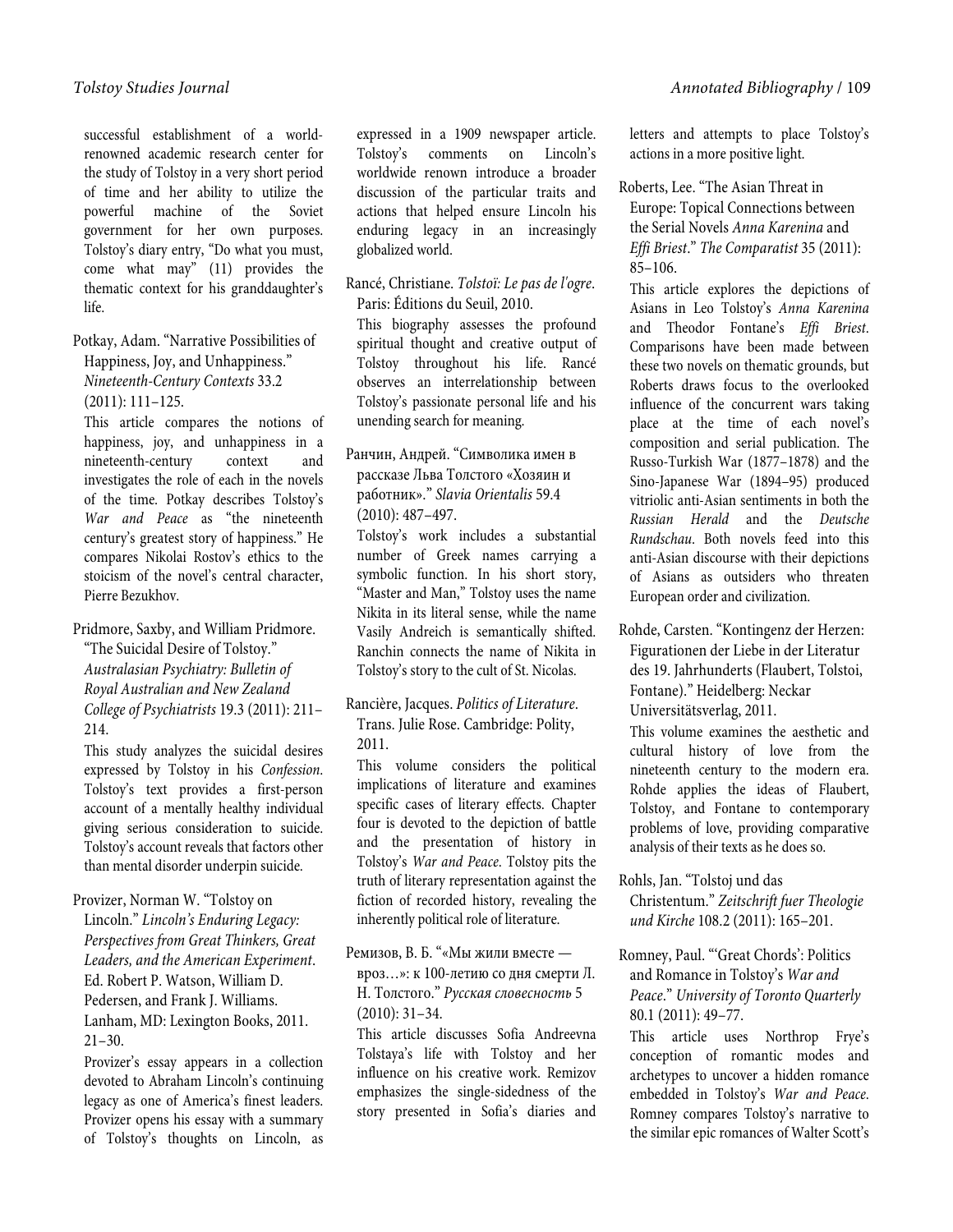*Waverley* and J. R. R. Tolkien's *The Lord of the Rings* to reveal the political significance of Tolstoy's plot.

Sankovitch, Nina. *Tolstoy and the Purple Chair: My Year of Magical Reading*. New York: Harper, 2011.

This book contains Sankovitch's reflections on her decision to read a book every day for a year in response to her sister's death. In order to accomplish her task, Sankovitch chose short books that could be finished in a single sitting, starting with Tolstoy's *The Forged Coupon*. Sankovitch includes an alphabetical reading list that contains the books she encountered during her year of reading.

## Scanlan, James P. "Tolstoj as Analytic Thinker: His Philosophical Defense of Nonviolence." *Studies in East European*

*Thought* 63.1 (2011): 7–14.

This article explores the apparent contradictions in Tolstoy's philosophical thought. Scanlan clarifies Tolstoy's rational and distinctive mode of argumentation, but highlights the exaggerations of absoluteness in Tolstoy's message. Scanlan attributes this disparity to the tension between maximalism and reasonableness that permeates all of Tolstoy's work.

Schmid, Ulrich. *Lew Tolstoi*. München: C. H. Beck, 2010.

This brief biography explores the different characters created by Tolstoy and sees in them reflections of the author's life. His relationship to church, state, and family serves as an important element in both his life and his art.

## Shaffer, Andrew. *Great Philosophers Who Failed at Love*. New York:

HarperPerennial, 2011.

This book contains short humorous summaries of Western philosophers who sabotaged their relationships through neurosis and criticism. The entry for Tolstoy describes the debauchery of his youth along with his passion for family life and domestic fulfillment. Tolstoy's downward trajectory of failed romance is

seen in the contrast between the high hopes of courtship and marriage to Sofia and his willing departure from his spouse at the end of his life.

Shakespeare, William. *Hamlet: Text of the Play, the Actors' Gallery, Contexts, Criticism, Afterlives, Resources*. Ed. Robert S. Miola. New York: W. W. Norton & Co., 2011.

This Norton Critical Edition of Shakespeare's *Hamlet* includes the full text of the play along with its extant drafts and revisions, several essays by prominent Shakespearean actors, passages from related texts that influenced *Hamlet* and others that were influenced by *Hamlet*, and a section of criticism that includes a late essay by Leo Tolstoy entitled "Shakespeare and the Drama." Tolstoy's essay states the opinion that *Hamlet* is full of irrelevancies and inconsistencies, and that Shakespeare is overrated as a dramatist.

Щукин, В. "С чего начинается Лев Толстой? Размышления над первыми страницами «Детства»." *Вопросы литературы* 4 (2011): 139–182. This article explores several complex meanings from the first few pages of Tolstoy's *Childhood*. Shchukin considers all of Tolstoy's most important discoveries about human nature and life to be found in this early volume of his work as much as in his later masterpieces.

## Шишкин, М. П. *Русская Швейцария: литературно-исторический путеводитель*. Москва: Вагриус, 2011.

This book contains an account of Leo Tolstoy's travels through Switzerland, including reviews of the country written by the writer himself. Tolstoy's story "Lucerne" is analyzed within this context. The Tolstoyan connection to Switzerland is continued by the writer's followers, including P. I. Biryukov, V. G. Chertkov, D. A. Khilkov, and M. K. Elpidin, who published prohibited works by Tolstoy in Geneva. The priest of the Russian church in Geneva—A. K. Petrov—is also mentioned in Tolstoy's diary and letters from the time.

Шляхов, Андрей. *Лев Толстой и жена: Смешной старик со страшными мыслями*. Москва: АСТ, 2011.

This volume from the series *Idols: Stories of Great Love* depicts Tolstoy as a contradictory figure, capable of both great love and frightening despondency. Of particular focus is the contrast between Tolstoy's demanding personality on the one hand and his wife's apparent humility on the other.

Сливицкая, О. В. "«Идеальная встреча»: Лермонтов и Толстой." *Русская литература* 3 (2011): 37–50.

This article examines the importance of Lermontov and Tolstoy as classic Russian authors. Slivitskaia discusses the style, themes, and ideas contained in each author's work and compares and contrasts their messages and results.

Сливкин, Евгений. "Андрей Furioso: военные аристократы и неаристократы у Л. Н. Толстого.

Дискредитация рыцарского кодекса." *Новое литературное обозрение* 109.3 (2011): 197–209.

This article proposes Ludovico Ariosto's *Orlando Furioso* (1516) as a more direct source of Tolstoy's epic structuring of *War and Peace* than Homer's *The Iliad*. Slivkin notes the role of chivalry in Tolstoy's work and analyzes the death of aristocratic soldiers like Andrei Bolkonskii as failing to fulfill the prescribed tradition of medieval heroes. Tolstoy takes meaning away from his soldiers' deaths by removing the code of chivalry they depend on.

Соболев, Л. "Эпизод из истории восприятия «Войны и мира» (по материалам переписки П. И. Бартенева)." *Вопросы литературы* 2 (2011): 319–329.

This article details an exchange between P. Bartenev, the publisher of *Russian Archive*, and A. F. Rostopchin. Rostopchin's letter to Bartenev concerned P. Vyazemsky's article "Reflections on the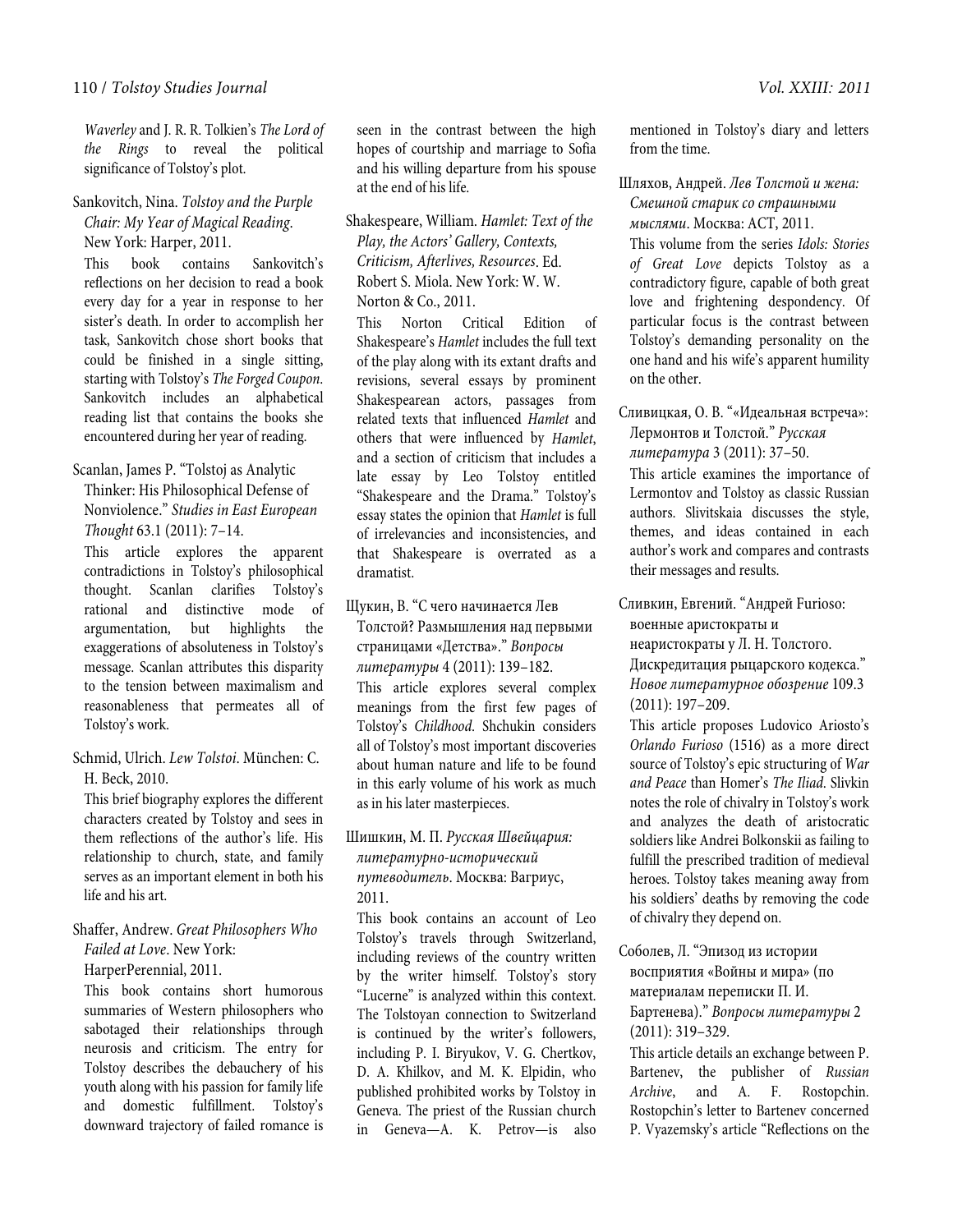War of 1812," which had been recently published in *Russian Archive*. His letter included a personal response to Tolstoy's *War and Peace* and was eventually published in *Russian Archive* itself.

Соколева, Галина П. "На урок – с Л. Н. Толстым (Несколько «Заметок» о мастерстве писателя, продолжение)." *Русский язык в школе* 4 (2011): 8–13; 5 (2011): 12–18; 6 (2011): 13–18; 7 (2011): 8–14.

In this series of articles, Sokoleva presents a lesson plan for studying the work of Leo Tolstoy, including the best passages to quote and the most important works to read. Sokoleva focuses on questions of style, noting the lexical richness of Tolstoy's texts and the author's unique usage of particular words.

Соловьева, Ф. Е. "Изучение рассказа Л. Н. Толстого «Кавказский пленник» в V классе (программа Г. С. Меркина): к столетию со дня смерти Льва Толстого." *Русская словесность* 6 (2010): 31–38.

This article presents a study plan for teaching Tolstoy's *Prisoner of the Caucasus* in a fifth-grade setting. Dividing the work into four lessons, Solovieva recommends an orientation towards investigative work on the text itself along with creative activities outside of the text. The students should gain an appreciation for reading, analyzing, discussing, and forming conclusions about a work of artistic literature.

Stam, Christine. "*Anna Karenina* and Lydia Yavorska in the Theatre of Edwardian London." *Tolstoy Studies Journal* 22 (2010): 54–64.

An adaptation of Tolstoy's *Anna Karenina* was successfully performed for the stage in London in 1913, directed by Lydia Yavorskaia. This article explores the role played by Yavorskaia in establishing Tolstoy's dramatic reputation in the West, as well as her interest in Tolstoy generally.

Султанов К. К. "«Переправиться через Терек», или Два берега одной реки

жизни: Перечитывая Толстого." *Вопросы литературы* 3 (2011): 9–47. This article is devoted to the topic of the Caucasus in Russian literature. Tolstoy's "Caucasian Texts" are analyzed within the context of the writer's biographical connection to the area. Tolstoy's depiction of war as an agreement between different peoples and cultures in "The Raid," *The Cossacks*, "The Prisoner of the Caucasus," and *Hadji Murat* serves to expel the Romantic underpinnings of the theme.

Tallman, Ruth, and Jason Southworth. "The Ontology of Art and What Libraries Should Buy." *Graphic Novels and Comics in Libraries and Archives: Essays on Readers, Research, History and Cataloging*. Ed. Robert G. Weiner. Jefferson, NC: McFarland & Co., 2010. 192–201.

This article explores different methods of determining art in order to assist librarians in acquisitioning comic books for their collections. Tallman and Southworth expound upon Tolstoy's theory of art as a communicative experience and utilize his views in their assessment. The implication for comic books is that each artist involved needs to have their work reflected in the final product, or else an essential voice is lost.

Tamcke, Martin. *Tolstojs Religion: eine spiriuelle Biographie*. Berlin: Insel Verlag, 2010.

*The 100 Most Influential Writers of All Time*. Ed. J. E. Luebering. New York: Britannica Educational Pub. and Rosen Educational Services, 2010. Tolstoy's literature has influenced people across a wide spectrum all over the world. The continuing power of his texts attests to his influential legacy.

*The Great Books Reader: Excerpts and Essays on the Most Influential Books in Western Civilization*. Ed. John Mark Reynolds. Bloomington, MN: Bethany House, 2011.

This anthology focuses on literary works that have proven influential over time. Leo

Tolstoy is represented with a selection from *Anna Karenina*, followed by two essays. The first essay is by Frederica Mathewes-Green and the second essay is by Amy Obrist.

*The Greatest Russian Stories of Crime and Suspense*. Ed. Otto Penzler. New York: Pegasus Books, 2010.

This collection of short stories by classic Russian authors includes Tolstoy's "God Sees the Truth but Waits" and "Too Dear."

Thompson, Penny, and Brenda Watson. "Why Teach Doctrine? A Response to Dan Moulin's 'Challenging Christianity: Leo Tolstoy and Religious Education' in Journal of Beliefs and Values, Vol. 30, No. 2, August 2009." *Journal of Beliefs & Values* 31.3 (2010): 333–342.

This response to an earlier article by Dan Moulin argues that doctrine should continue to be taught precisely because of the misunderstandings of Christianity that arise in its absence. Rather than the rigid role ascribed to it, doctrine invites critique, examination, and reassessment.

Тиме, Г. А. *Россия и Германия: философский дискурс в русской литературе XIX–XX веков*. Санкт-Петербург: Нестор-История, 2011. This monograph is devoted to the topic of Russian-German dialogue as an experience of myth creation. One chapter explores the development of the German myth about Tolstoy and Dostoevsky in the first third of the twentieth century through a comparison of Russian philosophical thought presented in works by V. S. Solovyov, D. S. Merezhkovsky, T. Mann, O. Shpengler, and N. Berdyaev. Other chapters consider the creative comprehension of Schopenhauer's ideas in Tolstoy's *Confession*, G. Hauptmann's response to Tolstoy's death, and the Tolstoyan motifs of Christianity in Hauptmann's novel *The Fool in Christ: Emmanuel Quint*.

Титце, Розмари. "После бала: О новом немецком переводе «Анны Карениной»." *Октябрь* 2 (2011): 173–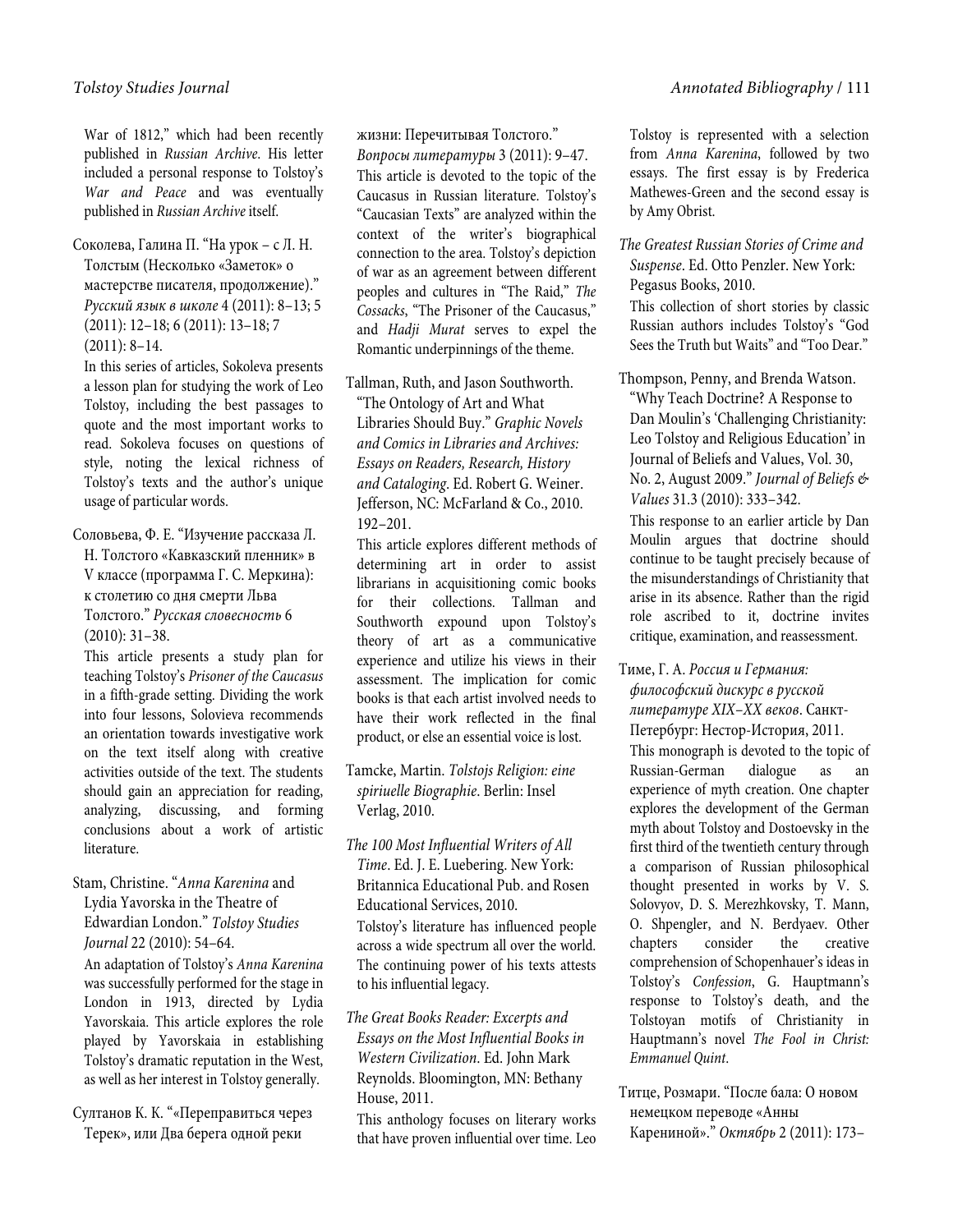178.

In this essay, Rosemarie Tietze discusses her decision to produce a new German translation of *Anna Karenina*, published in 2009. She describes several features of Tolstoy's text that gave her trouble, including Tolstoy's use of lexical repetition and words with multiple meanings.

Tolstaia, Sofia Andreevna. *My Life*. Trans. John Woodsworth and Arkadi Klioutchanski. Ed. Andrew Donskov. Ottawa: U of Ottawa P, 2010.

This volume is the English translation of the first complete version of Sofia Tolstaya's autobiography to appear in print. Donskov's introduction contextualizes Tolstaya's writing against the legacy of her husband. Many photographs supplement the text, along with a chapter outline, genealogy charts, index, and copious annotations. Tolstaya's recollections span from her birth in 1844 through the end of 1901.

---, *Sophia Tolstoy's Rebuttal of Her Husband Leo's Accusations: Who's to Blame?* Trans. Maureen E. Cote. Lewiston, NY: Edwin Mellen Press, 2010.

This volume contains the first English translation of Sofia Tolstaya's novel, *Who's to Blame?* Sofia wrote her novel shortly after the publication of Tolstoy's *The Kreutzer Sonata* with the goal of expressing feminine love in a positive way. An introduction about the novel's history and reception accompanies Cote's English translation.

*Tolstoï et la Russie*. Ed. Gérard Abensour. *Cahiers Léon Tolstoï* 21. Paris: Institut d'études slaves, 2010.

This collection of essays explores the relationship between Tolstoy's creative output and Russian history and culture. Topics include Tolstoy's depiction of the Caucasus, his relationship with Russian history, and his evaluation of political and religious factions in Russia.

Tolstoj, Lev N. *Kennst du Leo Tolstoi? Texte von Leo Tolstoi für junge Leser*. Ausgew. und vorgestellt von Martin

Schneider. Weimar: Bertuch, 2011. This reprinting of several of Tolstoy's works provides a framework for young readers. A major theme from each work is presented for discussion. Chapter topics include "Biography and Autobiography in *Childhood and Youth*," "Serfdom and the Failure of Russian Intellectuals in *The Morning of a Landowner*," "Wedding and Marriage in *War and Peace*," "The Search for the Ideal Family in *Anna Karenina*," and "Tolstoy in Germany – Tolstoy in Film."

Tolstoy, Leo. *Childhood, Boyhood, Youth*. Trans. Dora O'Brien. Richmond: Oneworld Classics, 2010.

This new translation of Tolstoy's semiautobiographical trilogy includes a brief biography of the author and an analysis of his works.

- ---, *Hadji Murat*. Trans. Kyril Zinovieff and Jenny Hughes. Richmond, Surrey: Oneworld Classics, 2011. Zinovieff and Hughes provide a new translation of Tolstoy's late masterpiece.
- ---, *How Much Land Does a Man Need?*  Trans. Boris Dralyuk. Los Angeles: Calypso, 2010.

This new translation of Tolstoy's short story "How Much Land Does a Man Need?" includes an analysis of Tolstoy's effective use of *skaz* narration in the text. Tolstoy's story is presented as an overlooked classic.

---, "How Much Land Does a Man Need?" *The Anthem Guide to Short Fiction*. Ed. Christopher Linforth. London: Anthem Press, 2011. 29–46.

This anthology of short fictional prose includes Tolstoy's short story "How Much Land Does a Man Need?" followed by a few pages of critical engagement. A brief summary encourages readers to think about the story. Discussion questions and activities allow readers to directly engage with the issues of the text.

---, "Letter to Ernest Howard Crosby."

*Christian Peace and Nonviolence: A Documentary History*. Ed. Michael G. Long. Maryknoll, NY: Orbis Books, 2011. 136–139.

This letter written by Tolstoy in 1896 expounds upon the doctrine of nonresistance through Christian belief. The letter is included in a collection of writings by key Christian anarchists and pacifists.

- ---, "Patriotism and Government." *Anarchism as Political Philosophy*. Ed. Robert Hoffman. New Brunswick, NJ: Transaction Publishers, 2010. 70–85. Tolstoy's essay is presented in a collection that includes works by both advocates and critics of anarchism.
- ---, *The Gospel in Brief: The Life of Jesus*. Trans. Dustin Condren. New York: Harper Perennial, 2011.

This new translation of Tolstoy's rendering of the four Christian Gospels is the first to use the Soviet-era academic edition of Tolstoy's complete works. Condren retains the original structure of the text, including Tolstoy's summary of each chapter, his preface, his introduction, and his conclusion.

- ---, "The Tale of Ivan the Fool." *How the Two Ivans Quarrelled: And Other Russian Comic Stories*. Nikolai Gogol. Trans. Guy Daniels. Richmond, Surrey: Oneworld Classics, 2011. 133–171. Tolstoy's tale is the final offering in this collection of comic Russian stories that includes the title offering by Gogol, "How the Two Ivans Quarrelled," as well as Ivan Krylov's "Memory of My Grandfather" and two stories by Mikhail Saltykov-Shchedrin. This edition offers revised versions of the translations that appeared in an earlier volume, *Russian Comic Fiction* (1970).
- ---, *War and Peace*. Trans. Louise and Aylmer Maude. Rev. and Ed. Amy Mandelker. Oxford: Oxford UP, 2010.
- Tomberg, Valentin. *Russian Spirituality and Other Essays: Mysteries of Our Time Seen through the Eyes of a Russian*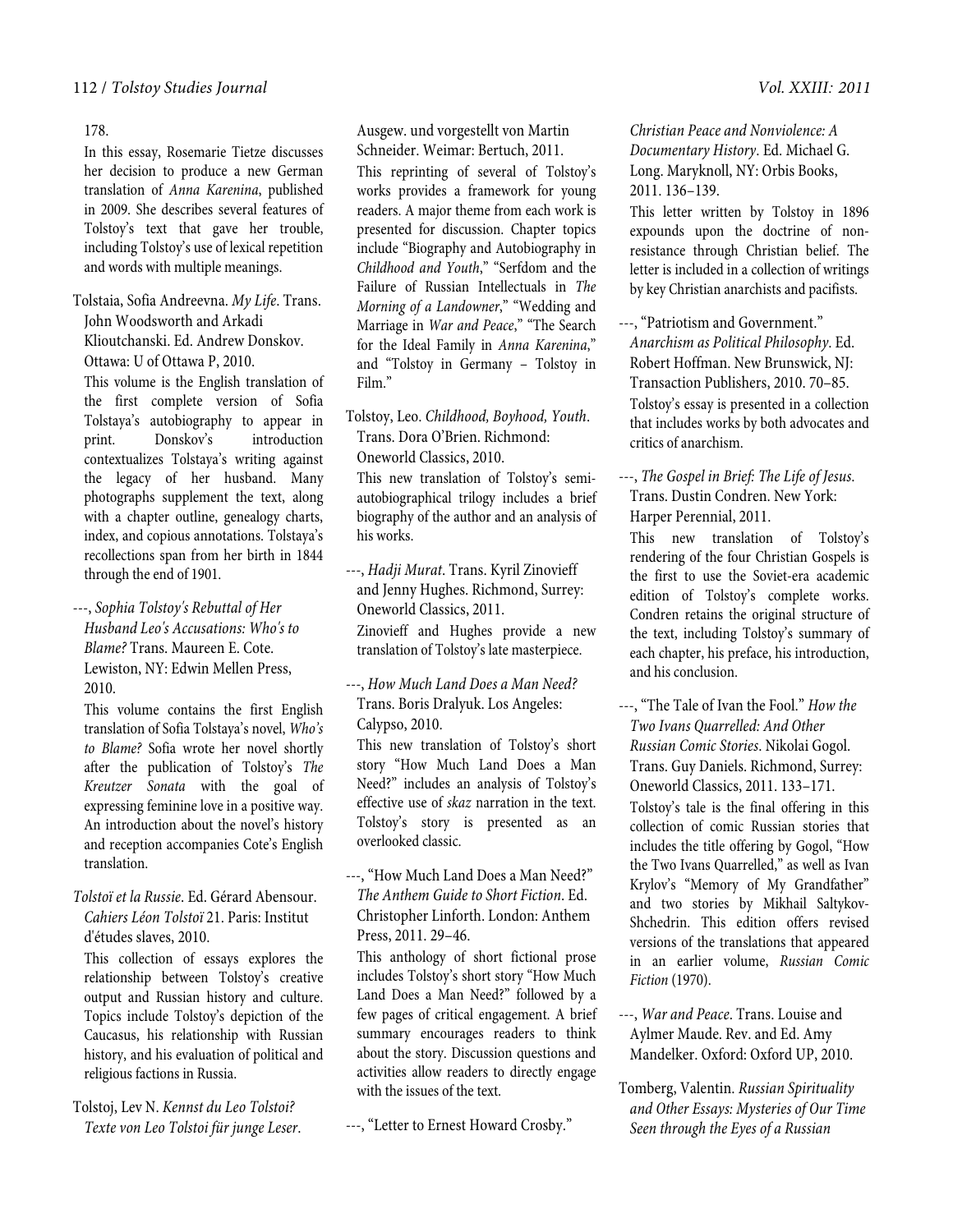*Esotericist*. San Rafael, CA: LogoSophia, 2010.

This collection of essays written in the 1930s by the Russian esotericist Valentin Tomberg explores the development of Russian and Eastern spirituality. In an essay considering the insights of Solovyov, Dostoevsky, and Tolstoy, Tomberg identifies the power of Tolstoy's soul as his unique contribution to the spiritual life of Russia, with special appreciation for Tolstoy's ability to begin life anew even in old age. In another essay, Tomberg compares Tolstoy's rational Christianity and moral philosophy with the ideas of Lenin and Solovyov. Tomberg observes Tolstoy "at the crossroads between Collectivism and Sophia."

## Tyrras, Nicholas S. *Russian Intellectual and Cultural History from the Ninth to the Twenty-First Century*. Lewiston, NY: Edwin Mellen Press, 2010.

This volume provides a comprehensive overview of Russian cultural history, starting with the pre-history of the Russian land and continuing through to contemporary issues facing the Russian nation. Chapter seventeen consists of a brief biography of Tolstoy and a short summary of his creative output. Tyrras considers Tolstoy's radical thoughts on religion, society, and aesthetics to have been highly influential in shaping Russian culture.

## *Уход и смерть Льва Толстого:*

*корреспонденции, статьи, очерки: 30 октября 1910--30 ноября 1910*. Научный редактор: А. В. Лавров. Составление, подготовка текста, комментарии, указатели А.С. Александрова, Э.К. Александровой. Санкт-Петербург: Пушкинский Дом, 2010.

This collection includes articles, notes, telegrams, and bulletins announcing the status of Tolstoy's health during his final days. The articles printed in this book were first published between the end of October and the end of November, 1910. The material provides precise detail about the timeline of Tolstoy's condition and the

impact his rapid deterioration had on the Russian public.

Urban, David V. "Erroneous Instruction: Hally's Misrepresentations of Tolstoy and Joe Louis in Fugard's *'Master Harold' … and the boys*." *Notes and Queries* 58.1 (2011): 138–140. This research note focuses on the role of misinformation in Athol Fugard's celebrated play, *'Master Harold' … and the boys*. Urban examines several faulty claims Hally makes about Tolstoy over the course of the play. This misinformation helps to bolster his position of privilege over his students.

Урнов, Д. М. *На благо лошадей. Конный мир за последние семьдесят лет: Очерки иппические*. Москва: Издательство им. Сабашниковых, 2011.

This monograph presents the creative "laboratory" of Tolstoy and the power behind his work. Urnov identifies errors in Tolstoy's depiction of professional horsemanship in "Kholstomer" and *Anna Karenina*. Particular attention is paid to Kholstomer's prototype from the factory of A. G. Orlov-Chesmensky. Other chapters consider M. A. Gartung, the daughter of Pushkin, as a prototype of Anna Karenina and address the issue of awarding Tolstoy a Nobel Prize.

#### Волгин, И. Л. "Толстой и Достоевский: посмертная перекличка." *Вопросы философии* 4 (2011): 136–142.

This article traces a number of Tolstoy's uses of specific words to passages originally published by Dostoevsky in his *Diary of a Writer*. Volgin explores the possibilities of intertextual influence between the two writers, and suggests some interpretations.

## Volkov, Solomon. *Romanov Riches: Russian Writers and Artists under the Tsars*. Trans. Antonina W. Bouis. New York: Alfred A. Knopf, 2011. This volume, detailing the Romanov family's interaction with Russian culture and its direct involvement with the

Russian cultural elite, includes a chapter devoted to Tolstoy, Turgenev, and Dostoevsky's work during the reign of Alexander II. Another chapter outlines Tolstoy's role in the debates over the women's issue, focusing on the influence of *Anna Karenina* and *The Kreutzer Sonata*. Tolstoy's interactions with Tchaikovsky are also included in a chapter on homosexuality in Imperial Russia.

Webster, Candess. "*The Realm of Darkness* at La Mama, March 4–7, 2010: Interviews." *Tolstoy Studies Journal* 22 (2010): 85–90.

In this brief interview, Webster discusses a recent production of Tolstoy's play *The Realm of Darkness* at La Mama Ellen Stewart Theater in New York City with some of the primary participants. Inessa Medzhibovskaya served as literary adviser for the play and Zishan Ugurlu was the artist-in-residence at La Mama.

Wein, Simon. "A View of Life in Death." *Journal of Palliative Care* 26.3 (2010): 205–206.

This article observes the benefit of literature and art in helping to explain the nature of palliative work. Wein explores the relationship between humans and death depicted in the works of John Donne and Leo Tolstoy. Tolstoy's *The Death of Ivan Ilyich* presents a struggle to create peace, understanding, and forgiveness in the face of death. Despite their differences in belief, Tolstoy and Donne both establish a need to conquer death.

Weir, Justin. *Leo Tolstoy and the Alibi of Narrative*. New Haven: Yale UP, 2011.

This examination of Tolstoy's aesthetic work focuses on the apparent contradictions of the author's texts. Tolstoy's stories rely on narrative alibis that shift blame away from the author, hide essential information, and remove some of the oppressive authorial presence from the text. Weir investigates the narrative techniques employed in both the long novels and the short fiction of Tolstoy to uncover authorial methods for constructing meaning from absence.